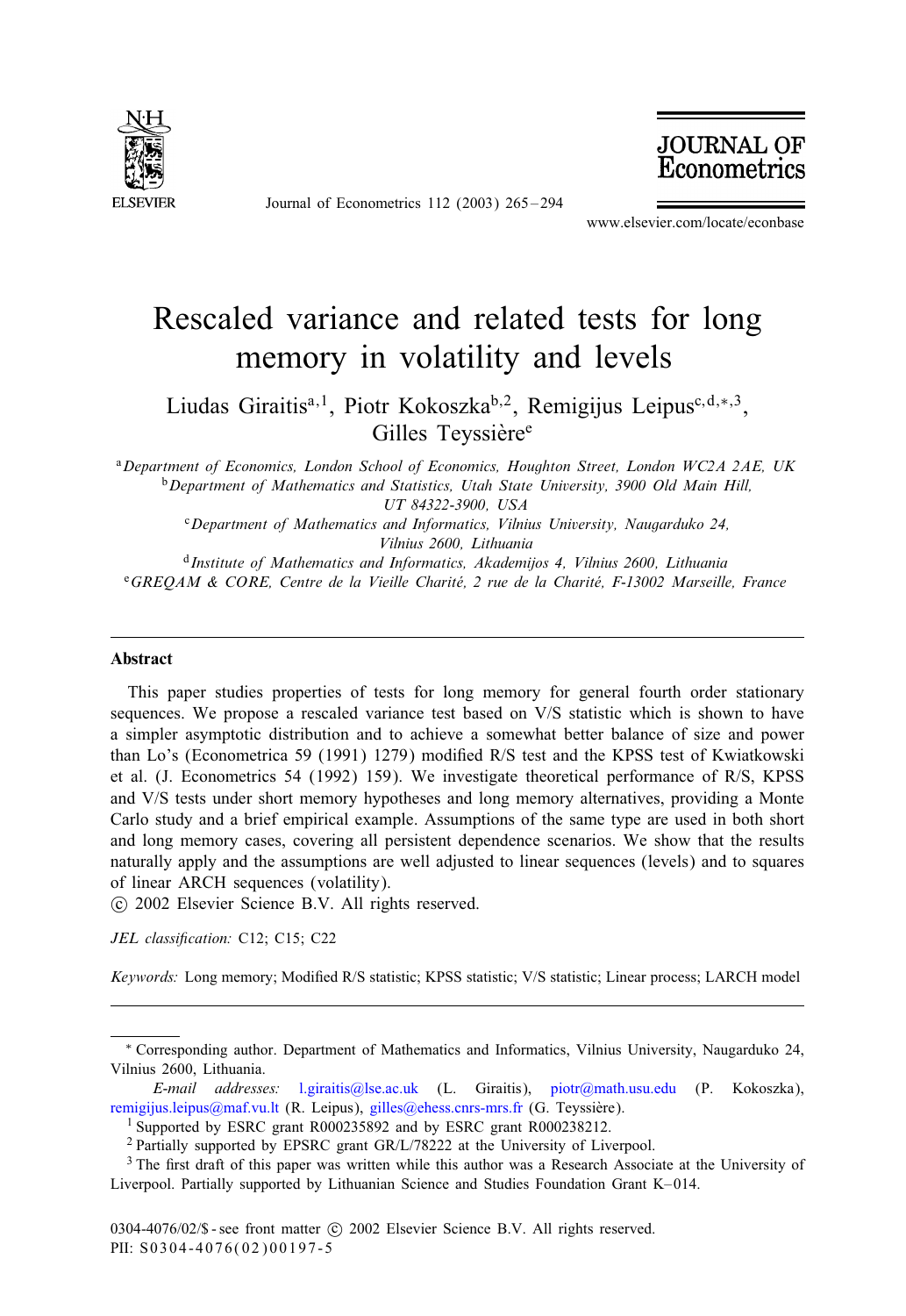266 *L. Giraitis et al. / Journal of Econometrics 112 (2003) 265 – 294*

# 1. Introduction

Long memory is commonly used to describe persistent dependence between the time series observations  $X_k$  as the lag increases and, in the context of covariance stationary sequences, is typically characterized by hyperbolic decay,  $k^{2d-1}(0 < d < 1/2)$ , of the autocovariance function  $Cov(X_k, X_0)$ , so [that it is not absolutely summable](#page-28-0). A series is said to have short memory if the auto-covariance functio[n is absolutely](#page-28-0) [summable.](#page-29-0) These def[in](#page-29-0)itions are applicable to *any* [stati](#page-28-0)onary sequences and [we](#page-29-0) [adopt](#page-29-0) [them](#page-29-0) in [this](#page-29-0) paper.

[Vario](#page-29-0)us tools for detecting possible long memory in time series were proposed in the econometric and statistical literature. Geweke and Porter-Hudak (1983) introduced a semiparametric procedure, whereas, following the work of Hurst (1951), Mandelbrot and Taqqu (1979) and others, Lo (1991) developed a nonparametric [R/S-type test,](#page-28-0) [which has be](#page-28-0)come widely applicable in empirical literature. Lobato and Robinson (1998) considered a nonparametric test for  $I(0)$  against long memory alternatives.

This paper deals with particular nonparametric R/S-type tests for long memory in covariance stationary sequences. The asymptotics of the tests are established under null and alternative hypotheses. In addition to Lo's test and KPSS test of Kwiatkowski et al. (1992), we consider a new test, called *rescaled variance test*, based on a V/S statistic, which diHers from KPSS statistic by correction for a mean and is shown to have a simpler asymptotic distribution and to achieve a better balance of size and power than the other two tests. To obtain the corresponding asymptotics we suggest simple assumptions nesting both short and long memory cases.

Although we deal with general stationary series, particular attention is turned to linear models and nonlinear ARCH-type models, which are popular in applications. The linear models (e.g. FARIMA-type moving averages), which are well known and have been extensively investigated, are used to model a short and long memory in levels.

Nonlinear ARCH-type models, having different dependence structure from linear models, are well-suited to model some of the regularities observed in financial data. While long memory has been shown to be present in geophysical and, more recently, in network traffic data, its presence in market data is a matter of debate. Empirical studies suggest that the returns  $r_k$  on asset prices are essentially uncorrelated, but the transforms such as the squares  $r_k^2$  or absolute values  $|r_k|$ , may exhibit some form of persistent (strong) dependence. While the presence of a very small correlation in returns can be to a large extent explained by factors like bid–ask spread and non-synchronous trading, see Campbell et al. (1997), long memory in returns would be a radical departure from the random walk hypothesis and the assumption of the unpredictability of asset returns which underlines the classical asset pricing theory. The presence of strong dependence in the series of squares  $r_k^2$  and absolute values  $|r_k|$  of returns does not contradict the efficient market hypothesis, but affects the volatility estimators and thus the derivative pricing formulas relying on these estimators.

Conclusions about strong correlation in squared returns are typically reached by examining autocorrelation plots and using graphical methods without applying rigorous statistical testing procedures. Even though several attempts have been made to construct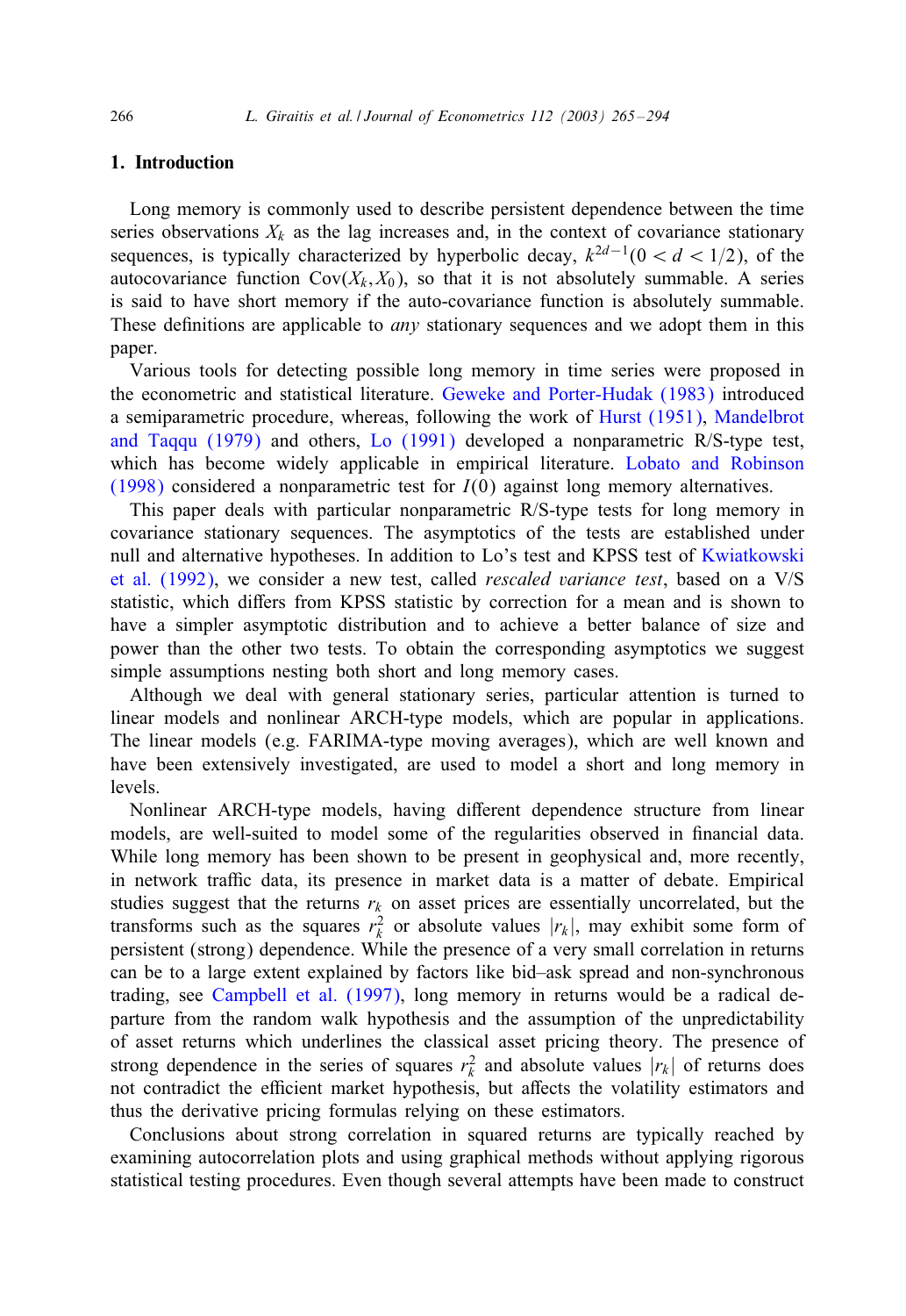long memory ARCH-type models, the theory supporting statistical conclusions is still being developed, some earlier claims, e.g. on the existence of stationary long memory ARCH processes, eventually appear to be incorrect. Interested readers [are](#page-29-0) [referred](#page-29-0) [to](#page-29-0) [Ding and Gran](#page-29-0)ger (1996), [Baillie et a](#page-28-0)l. (1996), Robinson and Zaffaro[ni \(1998\),](#page-29-0) Giraitis et al. (2000a) (further GKL (2000)), Giraitis et al. (2000c) (further GRS (2000)) and references therein. We also note that the observed characteristics, like autocorrelations and spectral estimates, which indicate strong dependence, may in fact, be due to some forms of non-stationarity like trends or changing parameters, see e.g. Mikosch and Stărică (1999), Giraitis et al. (2001), Kirman and Teyssière (2002), Teyssière (2002).

The empirical study in the present paper shows that in both linear and ARCH cases the test based on the V/S statistic is less sensitive to the choice of the bandwidth parameter q than the test based on Lo's statistic. The search of optimal choice of  $q$ remains however a complex problem. The V/S test has practically uniformly higher power than the KPSS test and, unlike for the latter, the asymptotic distribution of the V/S statistic has a simpl[e for](#page-10-0)m so that asymptotic critical values can be found using a table of the standard Kolmogorov statistic.

In order to derive t[he asymptotic distributions of the test statist](#page-28-0)ics, a functional limit theorems are needed. The verification of the convergence of the denominator of the three statistics is also n[ot trivial: typically a certain co](#page-28-0)[ndition on the fourth order](#page-29-0) cumulants (see Theorem 3.1) must be assumed. The condition we propose is naturally satisfied by linear and ARCH sequences. Alternatively, appropriate mixing assumptions co[uld be imposed \(see](#page-29-0) Davidson and de Jong, 2000; Davidson, 2002).

The main objective of the present paper is to advance the relevant theory. The related empirical studies by Kirman and Teyssière (2002), Tev[erovsky](#page-29-0) [et](#page-29-0) [al.](#page-29-0) [\(1999a\)](#page-29-0) [on R/S-](#page-29-0)type and Lobato–Robinson tests for long memory provide an additional useful guidance for practic[al use of these procedures. T](#page-29-0)hey show that the long memory test of Lobato and Robinson (1998) based on the semiparametric estimation of the long memory p[ara](#page-5-0)meter might compete with R/S-type tests in the class of linear models. A theoretical extension of the Lagrange Multiplier type test of Lobato and Robinson (1998) to the case of nonlinear models is a diIcult open problem. For a recent study in this [dir](#page-13-0)ection see Robinson and Henry (1999).

The paper is organized as follows. The test statistics are introduced in Section [2.](#page-24-0) In Section 3 we describe the null and alternative hypotheses and establish the asymptotics of the considered statistics. As particular examples of processes satisfying these hypothesis we consider linear sequences and squares of linear ARCH observations. In Section 4, we present the results of a small simulation study which offers some insight into the 6nite sample performance of the tests. Final comments are given in Section 5.

#### 2. Test statistics

This section presents three R/S-type tests for long memory. We show in the sequel by means of a simulation study that the new V/S statistic, introduced in Section 2.3, outperforms the R/S and KPSS statistics. In this section,  $X_1, \ldots, X_N$  is the observed sample.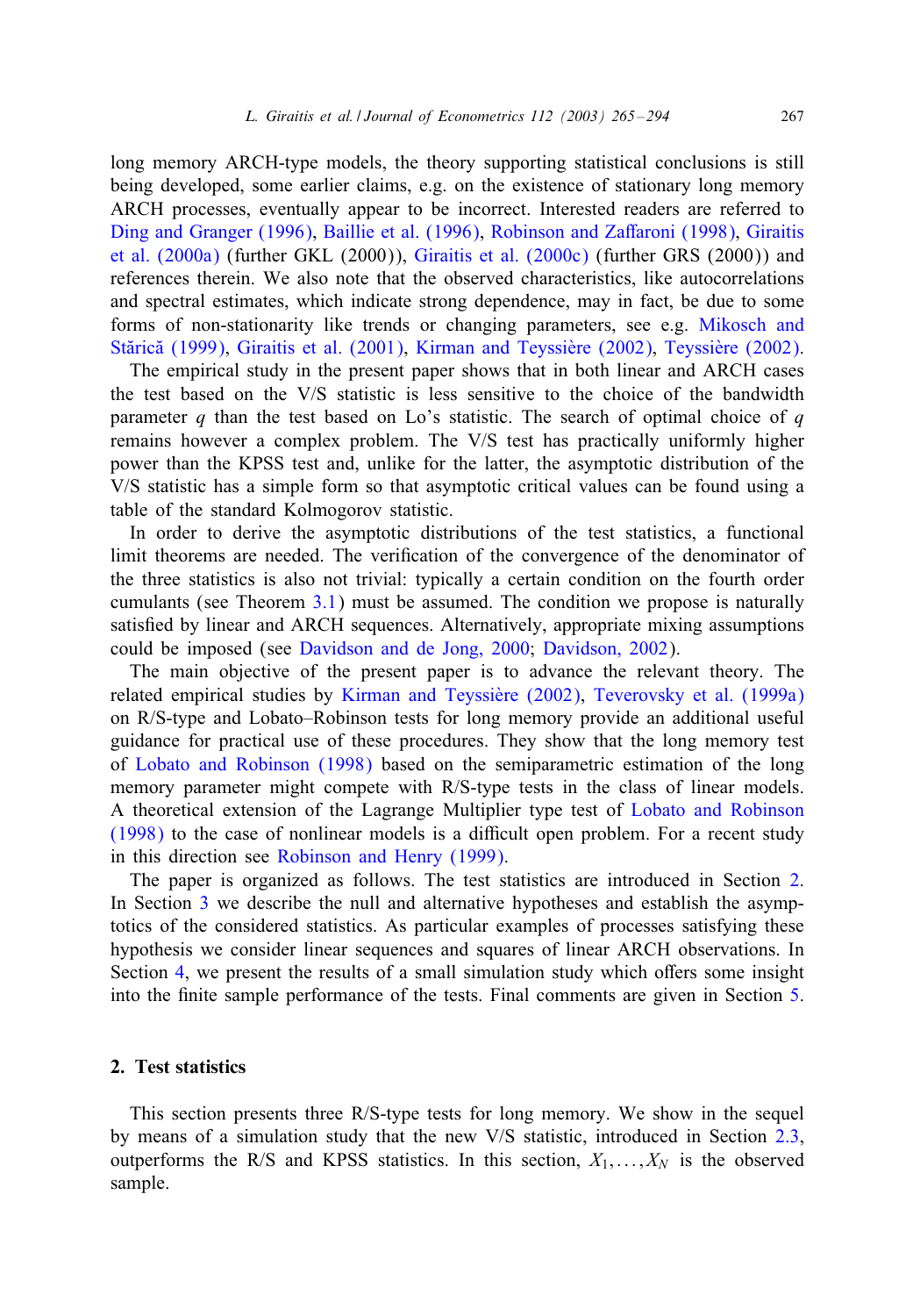#### *2.[1. Modi7ed](#page-28-0) R/S statistic*

The rescaled range, or R/S analysis was introduced by Hurst (1951) and subsequently refined by Mandelbrot and his collaborators (see Mandelbrot and Wallis, 1969; Mandelbrot, 1972, 1975; Mandelbrot and Taqqu, 1979).

Lo (1991) introduced the *modified* R/S statistic

$$
Q_N(q) = \frac{1}{\hat{s}_{N,q}} \left[ \max_{1 \le k \le N} \sum_{j=1}^k (X_j - \bar{X}_N) - \min_{1 \le k \le N} \sum_{j=1}^k (X_j - \bar{X}_N) \right],
$$
(2.1)

where  $\bar{X}_N$  is the sample mean  $N^{-1} \sum_{j=1}^N X_j$  and  $\hat{s}_{N,q}^2$  is an estimator of  $\sigma^2 = \sum_j \text{Cov}(X_j, X_0)$  defined by

$$
\hat{s}_{N,q}^2 = \frac{1}{N} \sum_{j=1}^N (X_j - \bar{X}_N)^2 + 2 \sum_{j=1}^q \omega_j(q) \hat{\gamma}_j.
$$
\n(2.2)

In (2.2),

$$
\omega_j(q) = 1 - \frac{j}{q+1}
$$

are the Bartlett weights and the  $\hat{\gamma}_i$  are the sample covariances:

$$
\hat{\gamma}_j = \frac{1}{N} \sum_{i=1}^{N-j} (X_i - \bar{X}_N)(X_{i+j} - \bar{X}_N), \quad 0 \le j < N. \tag{2.3}
$$

The classical R/S statistic corresponds to  $q = 0$ , so that (2.2) does not contain the second term. Whereas the classical R/S anal[ysis focused](#page-28-0) on estimating the limit of the ratio log  $Q_N(0)/\log N$ , called Hurst coefficient, Lo (1991) proposed a statistical hypothesis testing procedure to detect long memory. It should be noted that the asymptotic distribution of the statistics  $Q_N(0)$  depends strongly on the corr[elation struc](#page-28-0)ture of the data and is not asymptotically parameter free, so it cannot be used to construct a test. The second term in  $(2.2)$  was suggested by Lo  $(1991)$  in order to take into account short range dependence. He has shown that by allowing  $q$  to increase slowly with the sample size, asymptotic distribution of  $Q_N \equiv Q_N(q)$  is parameter free and robust to many forms of weak dependence in the data. As [pointed out by](#page-28-0) Lo (1991) [other win](#page-29-0)[dows yielding](#page-29-0) non-negative estimators of spectral density, s[uch as Parzen window, can](#page-28-0) [be used as well.](#page-27-0) Andrews (1991) provides a data-depend rule f[or choosing](#page-27-0)  $q$ , which, however, has only limi[ted applicability.](#page-28-0)

The modified R/S statistic has been extensively used to detect long memory in speculative assets. To name just a few contributions, Goetzmann (1993) and Te[verovsky](#page-27-0) [et al. \(1](#page-27-0)999b) [investigated l](#page-28-0)ong memory in stock returns, Crato and deLima (1994), Breidt et al. (1998)—in conditional variance of stock returns. Cheung (1993a)—in foreign-exchange rates, Cheung and Lai (1993)—in gold prices, Liu et al. (1993)—in currency futures prices. Finite sample performance of the modified R/S and other statistics used to detect long memory was examined by Monte Carlo methods by Cheung (1993b) and Hauser (1997).

<span id="page-3-0"></span>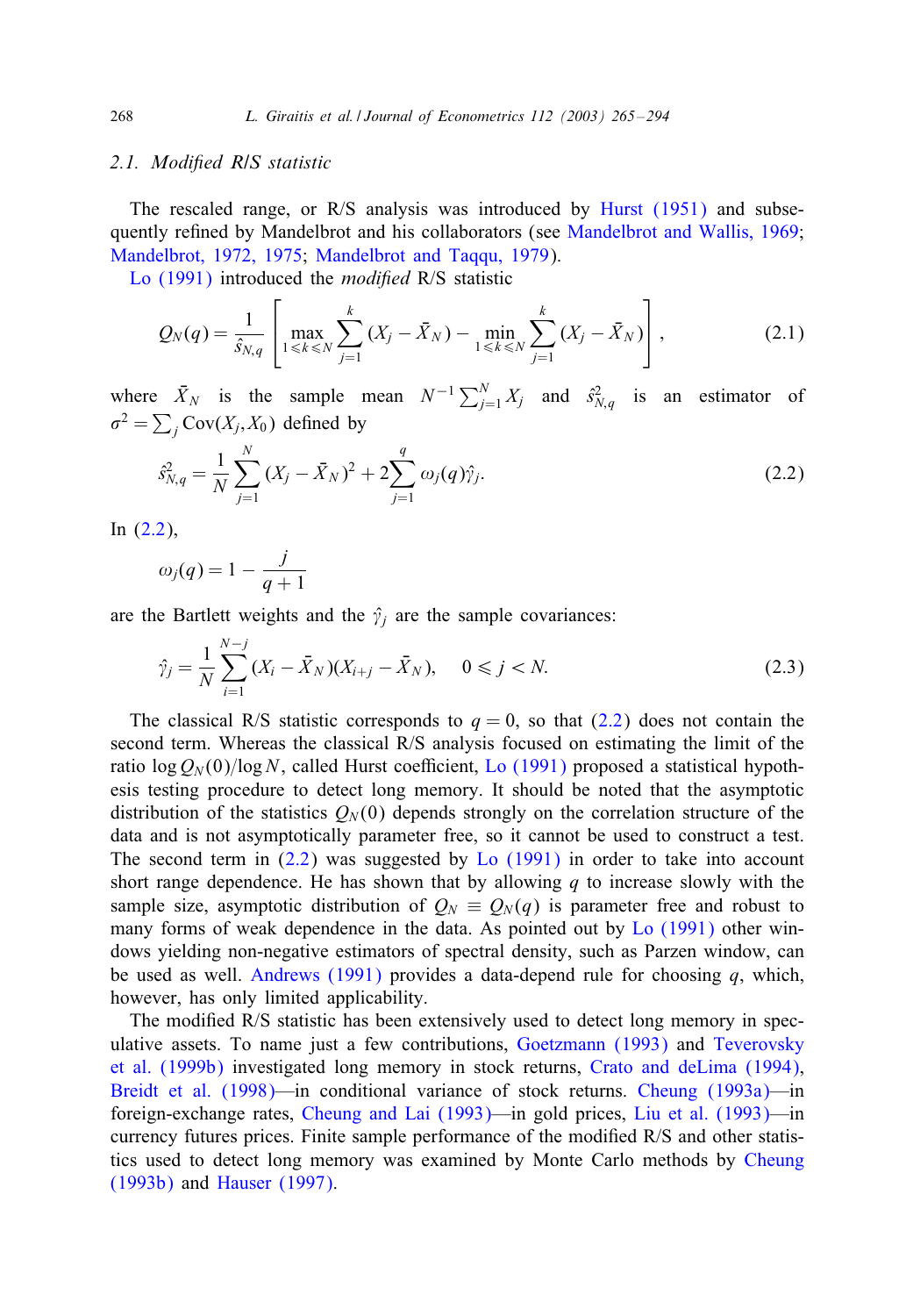#### <span id="page-4-0"></span>*2.2. KPSS statistic*

Another important R/S-type test is the KPSS test introduced by Kwiatkowski et al. (1992). In the context of testing for long memory in a stationary sequence the KPSS statistic t[akes](#page-3-0) the form:

$$
T_N = \frac{1}{\hat{s}_{N,q}^2 N^2} \sum_{k=1}^N \left( \sum_{j=1}^k (X_j - \bar{X}_N) \right)^2
$$
 (2.4)

with  $\hat{s}_{N,q}^2$  [given by \(2.2\).](#page-29-0)

Kwiatkowski et al. (1992) introduced a KPSS test as a test of trend stationarity [against a unit root alterna](#page-28-0)tive. [Lee and Schmidt \(1996](#page-28-0)) used the KPSS statistic to test for the presence of long memory in a stationary time series, whereas Lee and Amsler (1997) considered non-stationary long memory alternatives. Kwiatkowski et al. (1992) and Shin and Schmidt (1992) obtained the asymptotic distribution of the KPSS statistic under the null hypothesis of trend stationarity and weakly dependent error process. Lee and Schmidt (1996) and Lee and Amsler (1997) gave its asymptotic distribution under stationary long memory and non-stationary fractionally integrated alternatives, respectively.

## *2.3. V/S statistic*

We propose to introduce a centering in the statistic  $T_N$  and consider the following statistic, which we [call](#page-3-0) V/S or rescaled variance statistic:

$$
M_N = \frac{1}{\hat{s}_{N,q}^2 N^2} \left[ \sum_{k=1}^N \left( \sum_{j=1}^k (X_j - \bar{X}_N) \right)^2 - \frac{1}{N} \left( \sum_{k=1}^N \sum_{j=1}^k (X_j - \bar{X}_N) \right)^2 \right]
$$

with  $\hat{s}_{N,q}^2$  given by (2.2).

The V/S in the title comes from *variance*/S, as the statistic  $M_N$  has the form

$$
M_N = N^{-1} \frac{\text{Var}(S_1^*, \dots, S_N^*)}{\hat{S}_{N,q}^2},\tag{2.5}
$$

where  $S_k^* = \sum_{1}^{k} (X_j - \bar{X}_N)$  are the partial sums of the observations and  $\widehat{Var}(S_1^*, \ldots, S_N^*) =$  $N^{-1}\sum_{i=1}^{N}$ 1  $(S_j^* - \bar{S}_N^*)^2$  is their sample variance. In this notation, the modified R/S statistic can be written as

$$
Q_N(q) = \frac{\max_{1 \le k \le N} S_k^* - \min_{1 \le k \le N} S_k^*}{\hat{s}_{N,q}}.
$$
\n(2.6)

Thus, the range of the partial sums  $S_k^*$  in (2.6) has been replaced in (2.5) by their variance, and the scaling has been accordingly readjusted. Similarly, the KPSS statistic (2.4) may now be seen as a rescaled sample second moment of the partial sums. It can be hoped that "corrected for a mean" statistic  $M_N$  will be more sensitive to "shifts"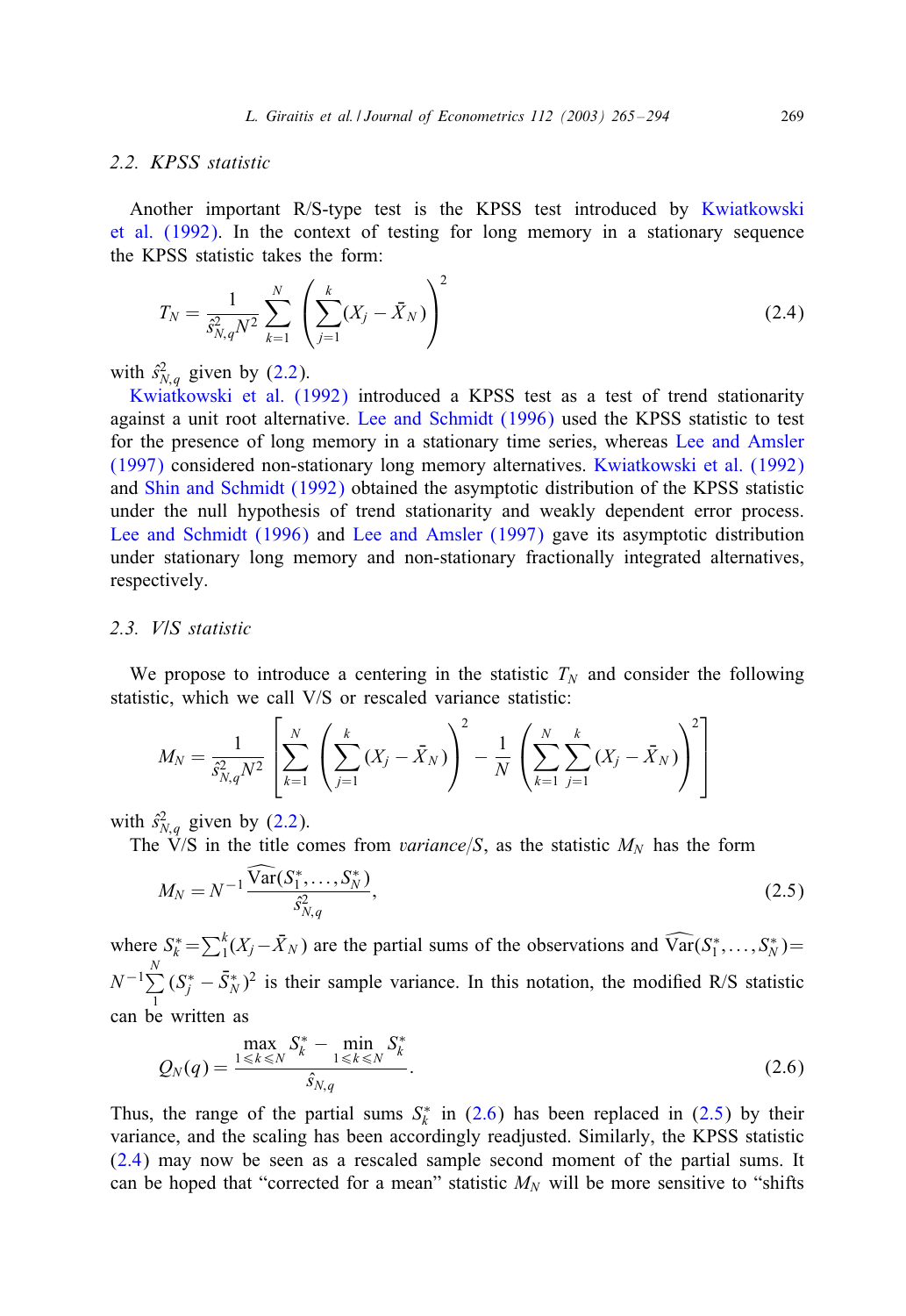<span id="page-5-0"></span>in variance" (see Durbin, 1973, p. 36) than  $T_N$  and will have higher power than both the R/S and KPSS statistics against long memory in squares. This is confirmed by simulation experiments presented in Section 4. We will see in Section 3 that after a simple transformation the asymptotic distribution of  $M_N$  coinci[des with the limi](#page-28-0)ting [distribution of th](#page-29-0)e standard Kolmogorov statistic, see (3.18).

It should be noted that the asymptotic distributions and mutual relationships between the test statistics considered in this paper are basically the same as for the corresponding statistics based on the empiri[cal distribution f](#page-28-0)unction. Namely, the relationship between the R/S and the V/S statistic  $M_N$  is analogous to that between Kuiper's (1960) and Watson's (1961) statistic in the context of goodness-of-fit testing on the circle. While the classical Kolmogorov and von Mises statistics are well suited to real-valued observations, they are not suitable for testing the goodness-of-6t of observations on a circle. To rectify this shortcoming, Kuiper (1960) introduced the following modification of the classical Kolmogorov statistic:

$$
K_N = \sup_{0 \leq t \leq 1} (\hat{F}_N(t) - F(t)) - \inf_{0 \leq t \leq 1} (\hat{F}_N(t) - F(t)),
$$

where  $\hat{F}_N(t)$  is the empirical distribution function of the variables  $X_1, \ldots, X_N$  taking values on a circle of unit length, and  $F(t)$ ,  $0 \le t \le 1$  is their distribution function. Watson's statistic  $W_N$  is analogous to von Mises statistic and has the following form

$$
W_N = N \left[ \int_0^1 (\hat{F}_N(t) - F(t))^2 dF(t) - \left( \int_0^1 (\hat{F}_N(t) - F(t)) dF(t) \right)^2 \right].
$$

The applicability of statistics  $K_N$  and  $W_N$  is, however, not restricted to tests on the unit circle; they have been shown to have high power when one is more interested in the discrimination against shifts in variance than against shifts in mean.

In a slightly different context, Tsay (1998) considered a test of the null hypothesis of diHerence stationarity against stationary and non-stationary fractionally integrated alternatives. He introduced the *modified Durbin–Watson statistic* whose asymptotic distribution under appropriate assumptions diHers from that of the V/S statistic in that the Brownian bridge is replaced by the Brownian motion.

#### 3. Asymptotic theory

We derive in this section the asymptotic distribution of the R/S-type statistics under the short memory null hypothesis (Assumption S) and the long memory alternative (Assumption L). We also consider the linear and ARCH-type models as specific examples and show that these conditions are well adjusted to the specific structure of these models.

To cover basic possible dependence structures and to investigate in full the behavior of the tests for general stationary sequences, we formulate our assumptions in the same terms both for the short and long memory. These assumptions are rather non-restrictive and include conditions on the 4th order cumulants. It should be noted that although we restrict ourselves to stationary sequences, the null hypothesis can, however, be extended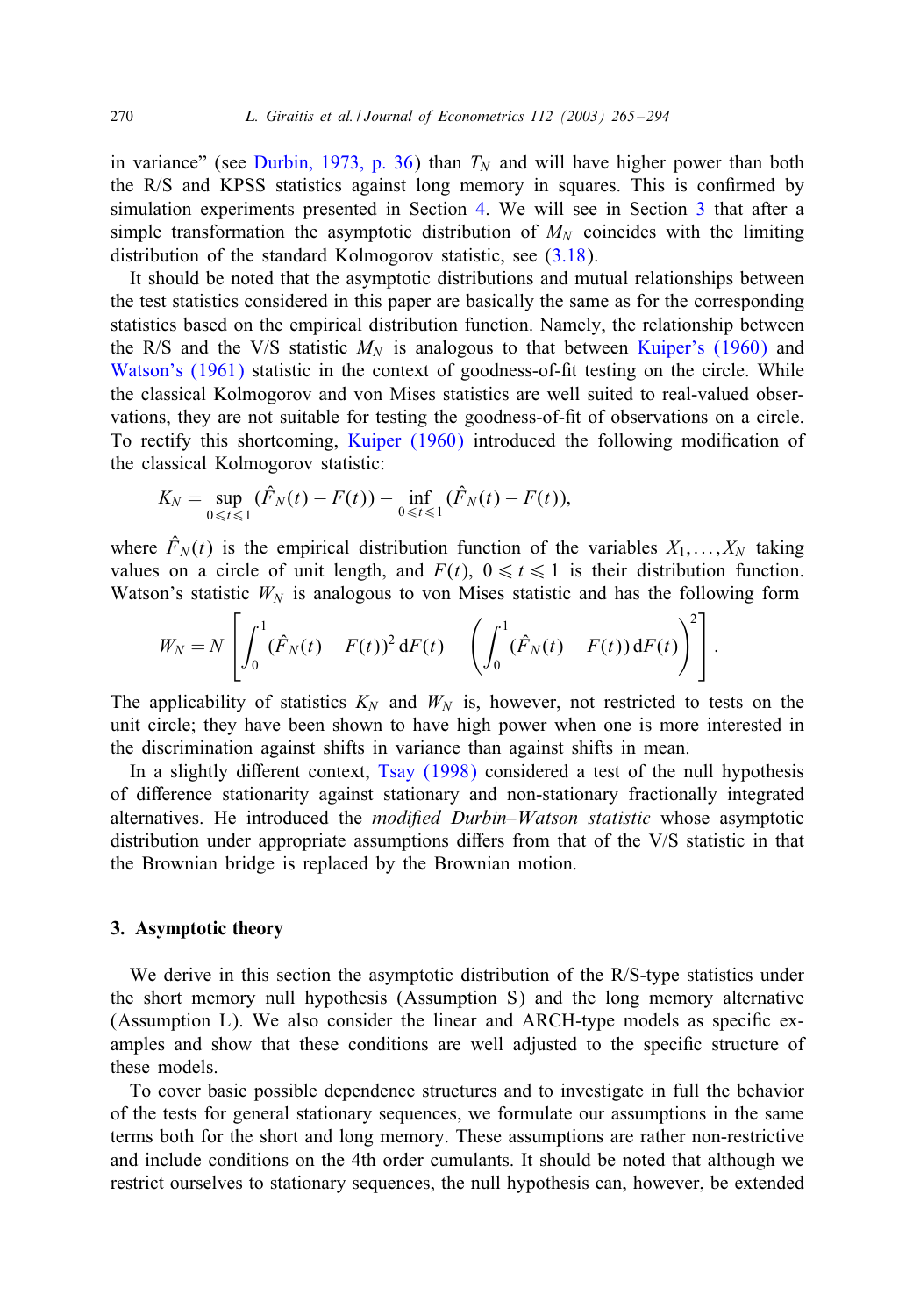<span id="page-6-0"></span>to include certain non-stationary processes as in Lo (1991). Since this would lead to further technical complications in the proofs, we do not pursue it here.

Throughout the paper, for stationary sequences  $\{X_k\}$ , [we](#page-27-0) [denote](#page-27-0)

$$
\mu = \mathbb{E}X_k
$$
 and  $\gamma_k = \text{Cov}(X_k, X_0)$ .

In the following,  $\{W(t), 0 \le t \le 1\}$  is the standard Wiener process (Brownian motion) and  $\{W^0(t), 0 \le t \le 1\}$  is the Brownian bridge  $W^0(t) = W(t) - tW(1)$ . By  $\Rightarrow$  we denote the weak convergence of random variables, and by  $\stackrel{D[0,1]}{\rightarrow}$  the weak convergence in the space  $D[0, 1]$  endowed with the Skorokhod topology (see Billingsley, 1968).

*Short memory null hypothesis.* Typically a stationary sequence  $\{X_k\}$  is said to have short memory if

$$
\sum_{j=-\infty}^{\infty} |\gamma_j| < \infty. \tag{3.1}
$$

In order to investigate rigorously the asymptotic behavior of the tests we need some additional assumptions. We formulate them as

**Assumption S.** The fourth order stationary sequence  $\{X_k\}$  satisfies (3.1); convergence

$$
N^{-1/2} \sum_{j=1}^{\lfloor Nt \rfloor} (X_j - \mathbb{E} X_j)^{\frac{D[0,1]}{2}} \sigma W(t), \quad \text{as } N \to \infty
$$
 (3.2)

holds, where  $\sigma^2 = \sum_{j=-\infty}^{\infty} \gamma_j \neq 0$  and the fourth order cumulants  $\kappa(h,r,s)$  satisfy

$$
\sup_{h} \sum_{r,s=-\infty}^{\infty} |\kappa(h,r,s)| < \infty. \tag{3.3}
$$

Recall that

 $[0, 1, 1]$ 

$$
\kappa(h,r,s) = \mathbb{E}[(X_k - \mu)(X_{k+h} - \mu)(X_{k+r} - \mu)(X_{k+s} - \mu)]
$$
  
-(\gamma\_h \gamma\_{r-s} + \gamma\_r \gamma\_{h-s} + \gamma\_s \gamma\_{h-r}). (3.4)

*Long memory alternative.* We say that a stationary sequence  $\{X_k\}$  has long memory (LM) if  $\sum_{j=-\infty}^{\infty} |y_k| = \infty$ . To characterize a class of long memory sequences for which consistency of the tests can be showed and asymptotic distribution derived, we introduce a set of long memory conditions (Assumption L) using the same concepts as in the short memory case. In the following,  $W_H(t)$  stands for the fractional Brownian motion with parameter  $H$ , i.e. a Gaussian process with mean zero and covariances  $EW_H(t_1)W_H(t_2)=1/2$   $(t_1^{2H}+t_2^{2H}-|t_1-t_2|^{2H}).$ 

**Assumption L.** The fourth order stationary sequence  $\{X_k\}$  satisfies the following conditions:

$$
\gamma_k \sim ck^{2d-1},\tag{3.5}
$$

where  $c > 0$  and  $0 < d < 1/2$ ; convergence

 $[0, 1, 1]$ 

$$
N^{-1/2-d} \sum_{j=1}^{[M]} (X_j - \mathbf{E}X_j)^{\mathbf{D}[0,1]} c_d W_{1/2+d}(t), \quad \text{as } N \to \infty
$$
 (3.6)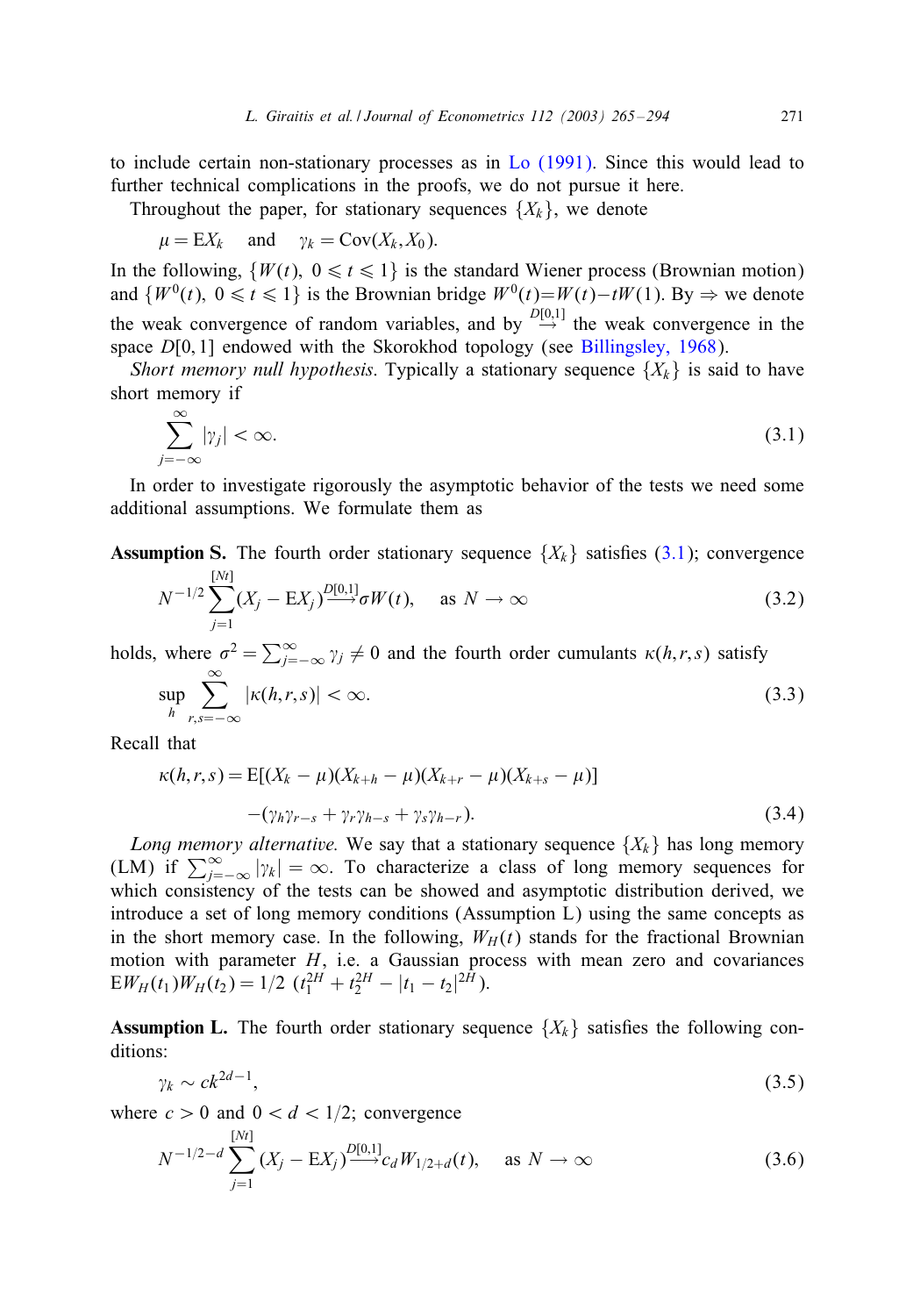<span id="page-7-0"></span>holds, where  $c_d$  is a positive number; the cumulants  $\kappa(h, r, s)$  (3.4) satisfy the assumption

$$
\sup_{h} \sum_{r,s=-N}^{N} |\kappa(h,r,s)| = O(N^{2d}).
$$
\n(3.7)

In cases where condition  $(3.7)$  is difficult to check, a weaker Assumption L' can be used, which nevertheless allows to prove the consistency of the tests.

**Assumption** L'. The stationary sequence  $\{X_k\}$  satisfies (3.5) and (3.6).

#### *3.1. Asymptotics for the modified* R/S *statistic*

We be[gin](#page-10-0) with the asymptotic distribution of the modified  $R/S$  statistic (2.1) under the short memory hypothesis. In the sequel we shall denote by  $q$  the bandwidth parameter such that  $q \to \infty$ ,  $q/N \to 0$  as  $N \to \infty$ .

The asymptotics below follow using convergence  $(3.2)$  or  $(3.6)$ , respectively, continuous mapping theorem and asymptotic properties of estimate  $\hat{s}_{N,q}^2$  given in Theorem 3.1.

**Proposition 3.1.** *Suppose the sequence*  $\{X_k\}$  *satisfies Assumption S. Then* 

$$
N^{-1/2}Q_N \Rightarrow U_{R/S},\tag{3.8}
$$

*where*

$$
U_{R/S} = \max_{0 \le t \le 1} W^0(t) - \min_{0 \le t \le 1} W^0(t)
$$
\n(3.9)

*and*  $W^0(t) = W(t) - tW(1)$  *is a Brownian bridge.* 

**[R](#page-28-0)emark 3.1.** The distribution function of the random variable  $U_{R/S}$  (3.9) (s[ee](#page-16-0) Feller, 1951; Kuiper, 1960) is

$$
F_{U_{R/S}}(x) = 1 + 2\sum_{k=1}^{\infty} (1 - 4k^2 x^2) e^{-2k^2 x^2}.
$$
 (3.10)

[Critical values a](#page-28-0)t any significance level can easily be obtained (see Table  $2$  in Lo, 1991) and it can be shown that

 $EU_{R/S} = \sqrt{\pi/2}$ , Var  $U_{R/S} = \pi(\pi-3)/6$ .

We note that distribution function  $(3.10)$  coincides with the limiting distribution in the Kuiper's (1960) goodness-of-fit test statistic.

Proposition 3.2 below shows that the test is consistent against long memory alternatives, and, in principle, can be used to study the power of the test.

**Proposition 3.2.** *Suppose that the sequence*  $\{X_k\}$  *satisfies Assumption* L. *Then* 

$$
(q/N)^d N^{-1/2} Q_N \Rightarrow Z_{R/S},\tag{3.11}
$$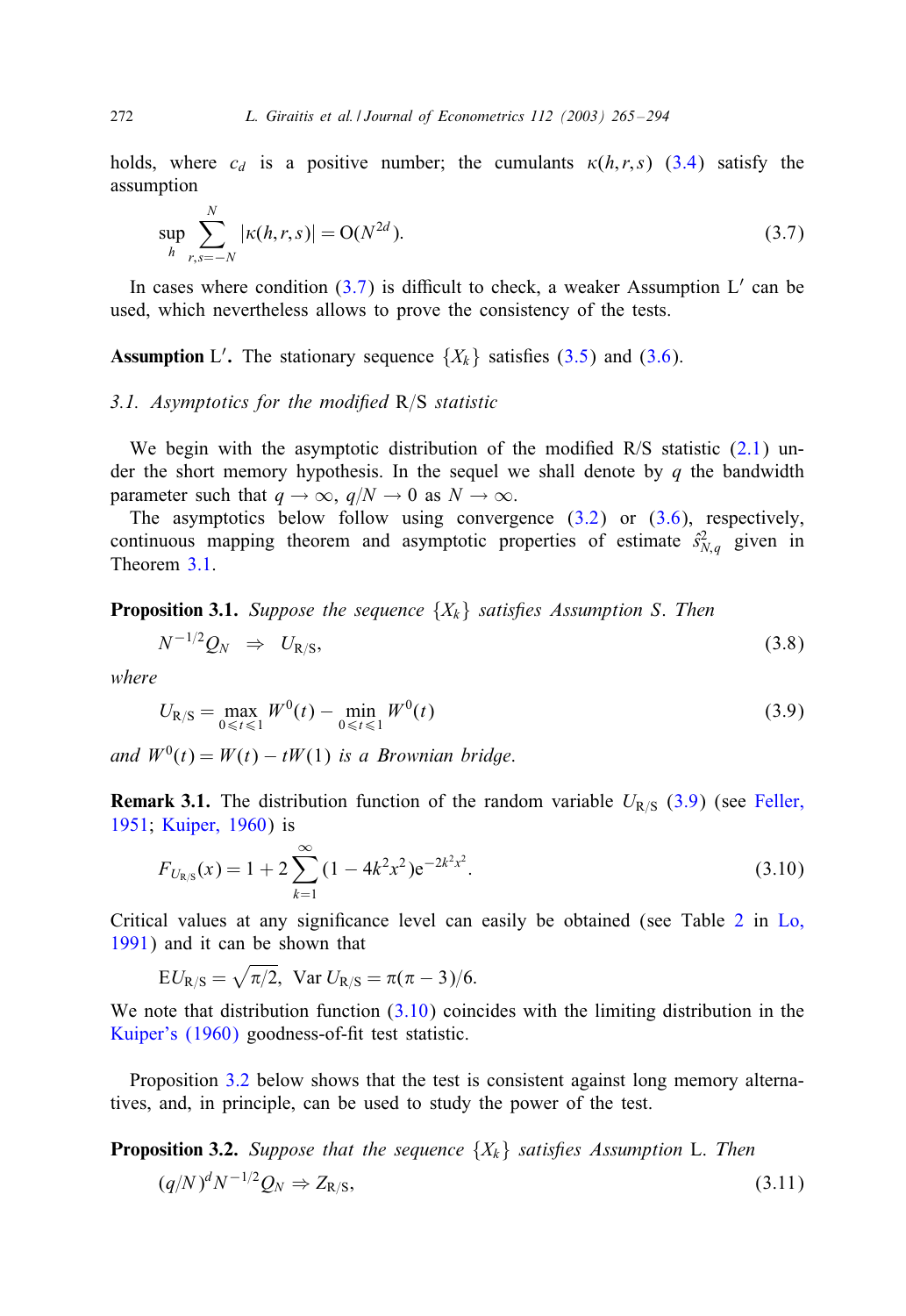<span id="page-8-0"></span>*where*

$$
Z_{R/S} = \sup_{0 \leq t \leq 1} W_{1/2+d}^0(t) - \inf_{0 \leq t \leq 1} W_{1/2+d}^0(t)
$$

and  $W_H^0(t) = W_H(t) - tW_H(1)$  is the fractional Brownian bridge with parameter H. *Under weaker Assumption* L , *the consistencyof the test [still](#page-4-0) holds*:

$$
N^{-1/2}Q_N \xrightarrow{P} \infty. \tag{3.12}
$$

#### *3.2. Asymptotics for the KPSS statistic*

The asymptotic distribution of the statistic  $T_N$  defined by (2.4) can be handled in a similar way as that of the R/S statistic. We restrict ourselves to stating the results.

Proposition 3.3. *Under Assumption S*,

$$
T_N \Rightarrow U_{\text{KPSS}},\tag{3.13}
$$

*where*

$$
U_{\rm KPSS} = \int_0^1 (W^0(t))^2 dt.
$$

**Remark 3.2.** The distribution function of the random variable  $U_{KPSS}$  has a series expansion in terms of special functions which converges very fast and can be used to tabulate the distribution of  $U_{KPSS}$ , see Kiefer (1959). The direct simulations of Kwiatkowski et al. (1992) which give slightly imprecise critical values, are unnecessary.

The random variable  $U_{KPSS}$  admits a series representation (see Rosenblatt, 1952)

$$
U_{\rm KPSS} = \frac{1}{\pi^2} \sum_{j=1}^{\infty} \frac{Y_j^2}{j^2},\tag{3.14}
$$

where the  $Y_i$  are independent standard normal variables. Using  $(3.14)$ , it is easy to verify that

 $EU_{KPSS} = 1/6$ , Var  $U_{KPSS} = 1/45$ .

Proposition 3.4. *Under Assumption L*,

$$
(q/N)^{2d}T_N \Rightarrow Z_{\text{KPSS}},\tag{3.15}
$$

*where*

$$
Z_{\rm KPSS} = \int_0^1 (W_{1/2+d}^0(t))^2 dt.
$$

*Under Assumption* L ,

$$
T_N \xrightarrow{P} \infty. \tag{3.16}
$$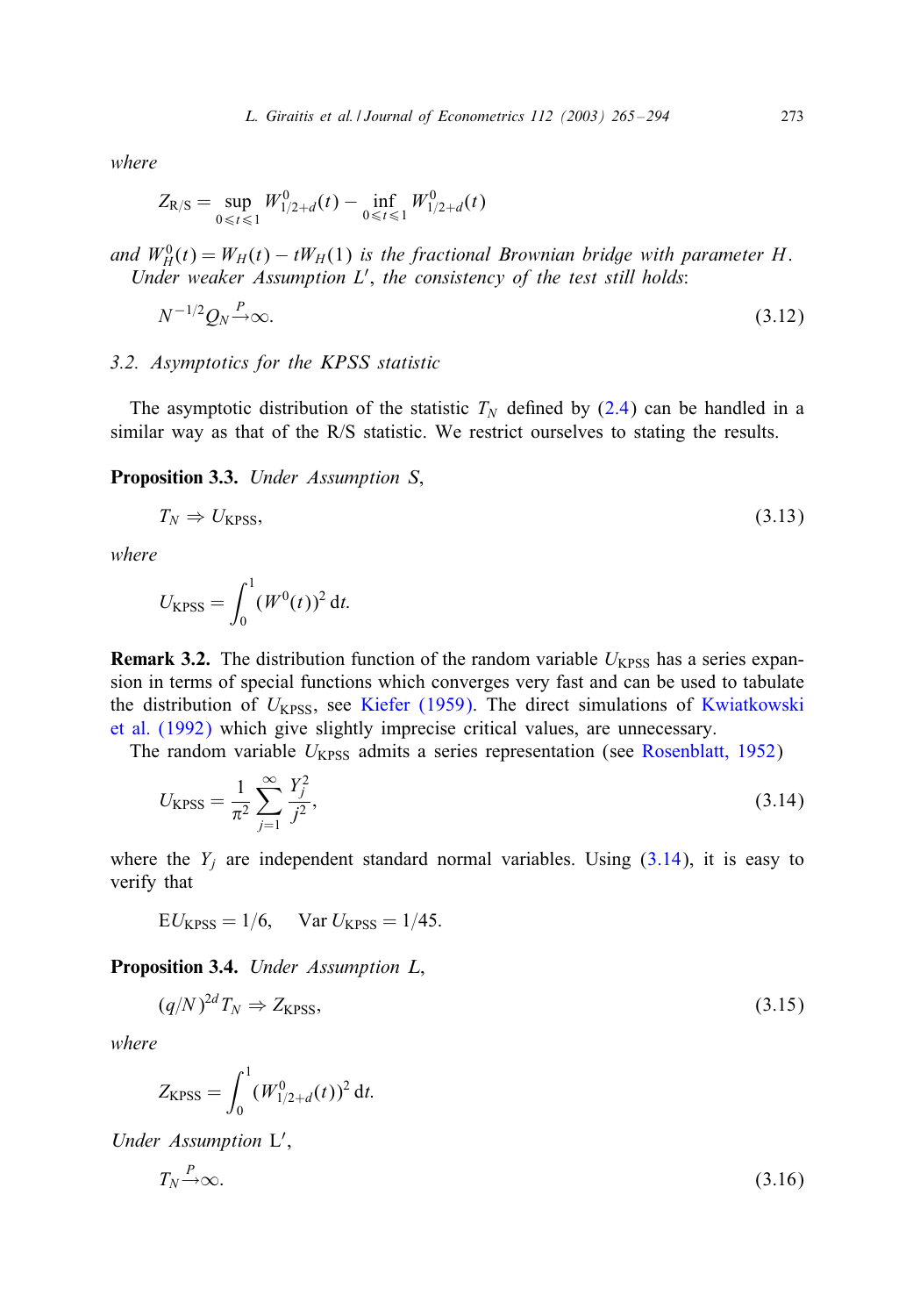#### *3.3. Asymptotics for the V/S statistic*

Proceeding as in Sections 3.1 and 3.2 we obtain the following results.

Proposition 3.5. *Under Assumption* S,

$$
M_N \Rightarrow U_{V/S},\tag{3.17}
$$

*where*

$$
U_{\rm V/S} = \int_0^1 (W^0(t))^2 dt - \left(\int_0^1 W^0(t) dt\right)^2.
$$

**Remark 3.3.** [The distribution](#page-29-0) function of the random variable  $U_{V/S}$  is given by the formula

$$
F_{U_{\text{V/S}}}(x) = 1 + 2 \sum_{k=1}^{\infty} (-1)^k e^{-2k^2 \pi^2 x}
$$
 (3.18)

established by Watson (1961) in the context of goodness-of-fit tests on a circle. Note that  $F_{U_{\sqrt{S}}}(x) = F_K(\pi\sqrt{x})$ , where  $F_K$  is the asymptotic distribution function of the standard Kolmogorov statistic sup $_{0 \le t \le 1} \sqrt{N}(\hat{F}_N(t) - t)$ . Moreover,  $U_{V/S}$  admits the representation

$$
U_{\text{V/S}} = \frac{1}{4\pi^2} \sum_{j=1}^{\infty} \frac{(Y_{2j-1}^2 + Y_{2j}^2)}{j^2},
$$

where the  $Y_j$  are independent standard normal variables, and so  $U_{V/S} = (U_1 + U_2)/4$ , where  $U_1$  and  $U_2$  are two independent copies of the random variable  $U_{KPSS}$  appearing in (3.13). It follows that

$$
EU_{V/S} = 1/12
$$
,  $Var U_{V/S} = 1/360$ .

Thus the statistic  $M_N$  has a smaller variance than  $T_N$ .

Proposition 3.6. *Under Assumption L*,

$$
(q/N)^{2d}M_N \Rightarrow Z_{V/S},\tag{3.19}
$$

*where*

$$
Z_{V/S} = \int_0^1 (W_{1/2+d}^0(t))^2 dt - \left(\int_0^1 W_{1/2+d}^0(t) dt\right)^2
$$

*Under Assumption* L ,

$$
M_N \xrightarrow{P} \infty. \tag{3.20}
$$

:

<span id="page-9-0"></span>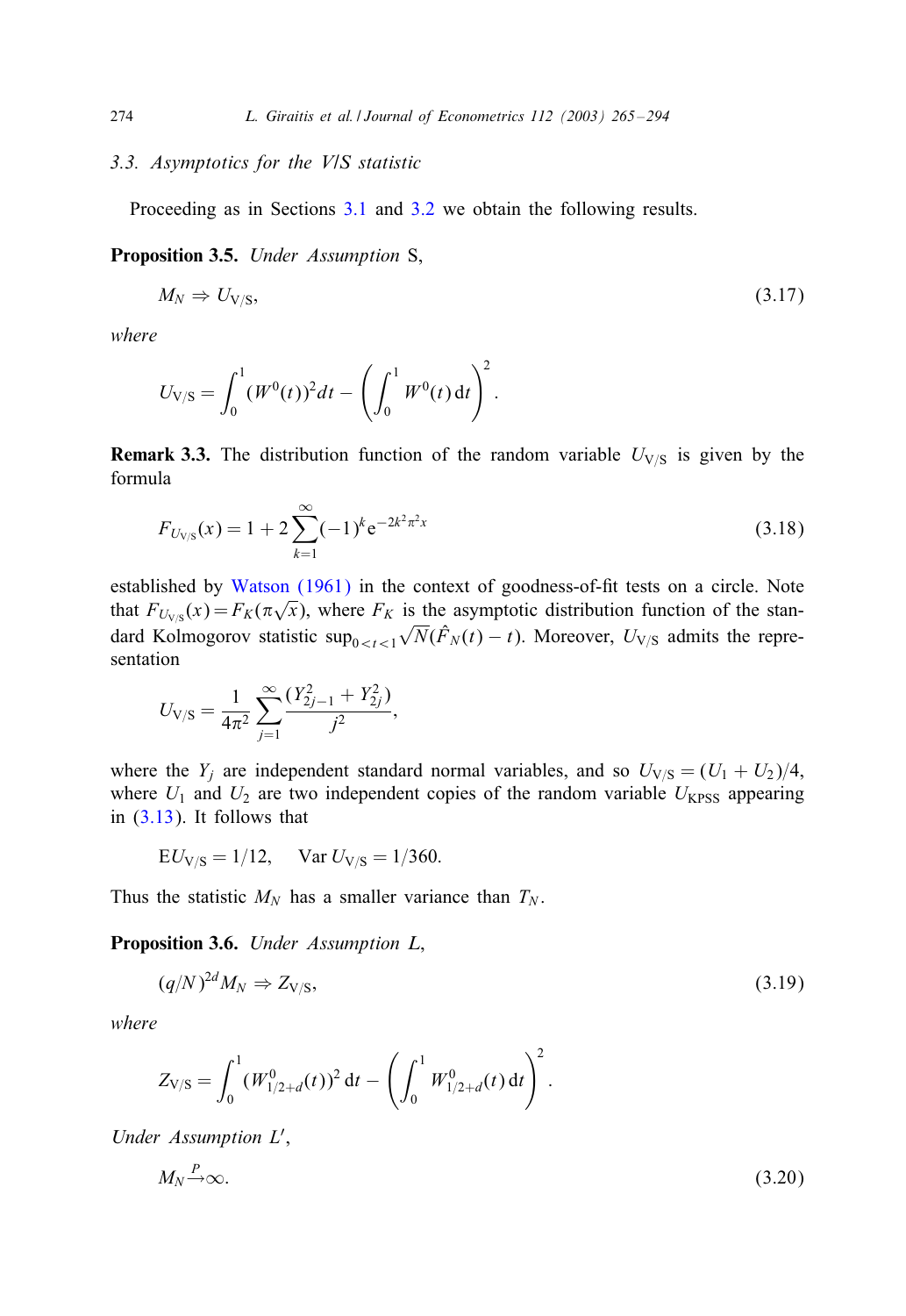<span id="page-10-0"></span>3.4. Asymptotic behavior of the variance estimator  $\hat{s}_{N,q}^2$ 

The following result holds f[or](#page-6-0) [th](#page-6-0)e esti[mato](#page-6-0)r  $\hat{s}_{N,q}^2$  (2.2):

**Theorem 3.1.** *Let*  $\{X_k\}$  *be a fourth order stationary process and let*  $q \rightarrow \infty$ ,  $q/N \rightarrow 0$ , *as*  $N \to \infty$ .

(i) (*Short memorycase*) *If* (3.1) *and* (3.3) *hold*, *then*

$$
\hat{s}_{N,q}^2 \stackrel{P}{\rightarrow} \sigma^2 := \sum_j \gamma_j. \tag{3.21}
$$

(ii) (*Long memorycase*) *If* (3.5) *and* (3.7) *hold*, *then*

$$
q^{-2d} s_{N,q}^2 \xrightarrow{P} c_d^2 := \frac{c}{d(2d+1)}.
$$
\n(3.22)

(*The constant c in*  $(3.22)$  *is the same as in*  $(3.5)$ *)* (iii) *Under Assumption* L ,

$$
N^{-2d} \hat{s}_{N,q}^2 \stackrel{P}{\longrightarrow} 0. \tag{3.23}
$$

**Remark 3.4.** Note that if  $f(\lambda)$  denotes spectral density of  $\{X_k\}$ , then  $\sigma^2 = 2\pi f(0)$ , so  $(2\pi)^{-1} \hat{s}_{N,q}^2$  is an estimator of  $f(0)$ . The assumptions of Theorem 3.1 (i) are weaker than the usual assumptions required in this context. For example, Theorem 9.3.4 of Anderson (1971) states, in particular, that if  $(3.1)$  and the condition

$$
\sum_{h,r,s=-\infty}^{\infty} |\kappa(h,r,s)| < \infty \tag{3.24}
$$

hold, then

$$
\lim_{N \to \infty} \frac{N}{q} \text{Var} \,\hat{f}_N(0) = 2f^2(0) \int_{-1}^1 K^2(x) \, \mathrm{d}x,\tag{3.25}
$$

provided  $N \to \infty$ ,  $q \to \infty$  and  $q/N \to 0$ . In (3.[25\)](#page-3-0)  $\hat{f}_N(\lambda)$  is a kernel estimator of a spectral density  $f(\lambda)$  defined by

$$
\hat{f}_N(\lambda) = \frac{1}{2\pi} \sum_{|j| \le q} K\left(\frac{j}{q+1}\right) \cos(\lambda j) \hat{\gamma}_j,
$$
\n(3.26)

where the sample covariances  $\hat{\gamma}_j$  are defined by (2.3), and  $K(\cdot)$  is a continuous symmetric [fun](#page-6-0)ction [on \[](#page-7-0) − 1, 1]. Observe that setting  $K(x) = 1 - |x|$  and  $\lambda = 0$  in (3.26) we have  $2\pi \hat{f}_N(0) = \hat{s}_{N,q}^2$ , cf. (2.2). Condition (3.24) is stronger than (3.3) and more difficult to verify.

Remark 3.5. Examination of the proof of Theorem 3.1, see (6.6), shows that assumptions  $(3.3)$  and  $(3.7)$  can be replaced by more general condition

$$
\sum_{r,s=-N}^{N} |\kappa(h,r,s)| \leq C N^{\alpha}
$$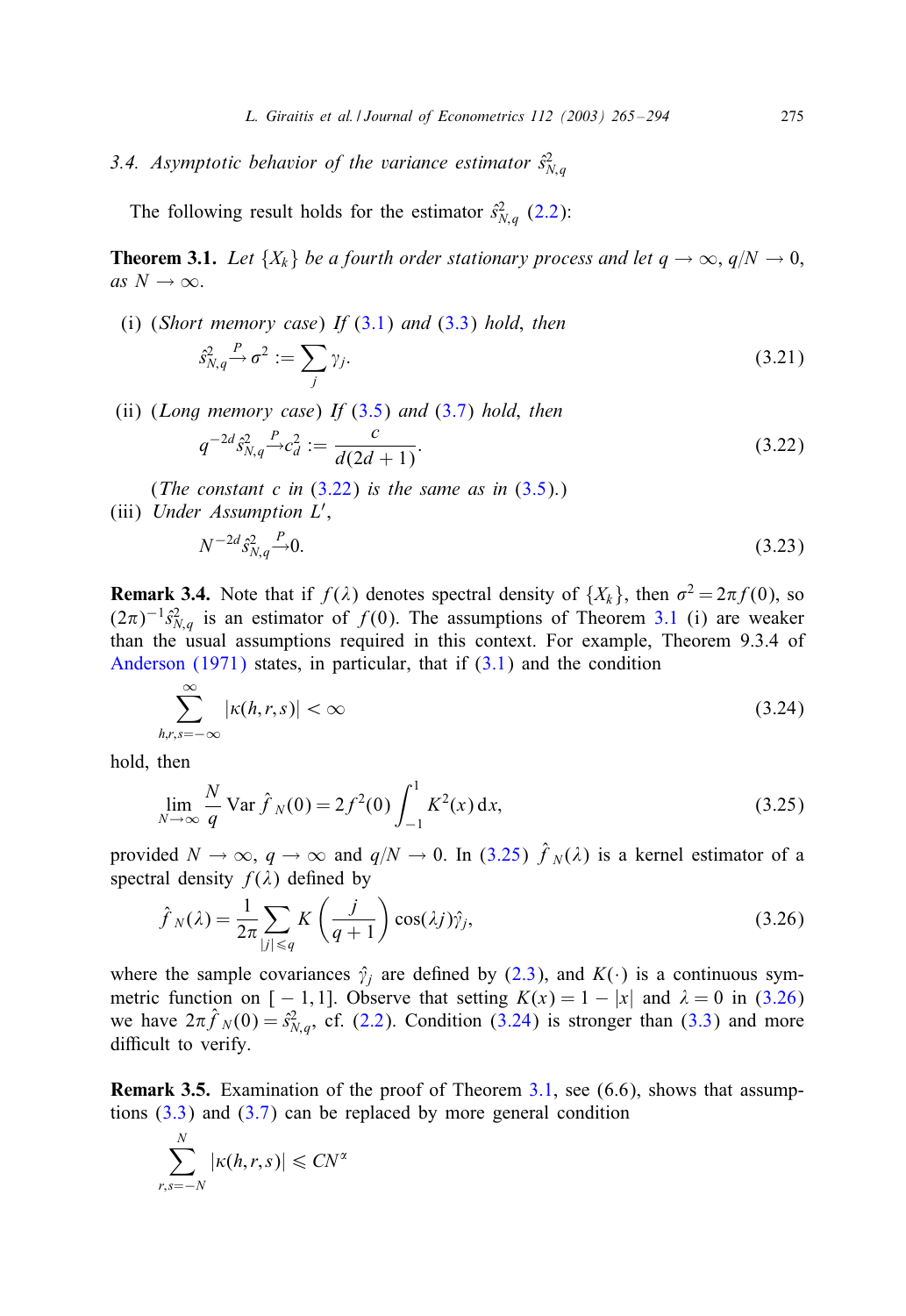uniformly in  $1 \le h \le N$  and N at the expense of a stronger assumption on  $q \to q$  $\infty$ :  $q/N^{1-\alpha} \to 0$  (0 ≤  $\alpha$  < 1) in the short memory case (i) and  $q/N^{(1-\alpha)/(1-2d)} \to 0$  $(2d \le \alpha < 1)$  in the long memory case (ii).

To illustrate the range of applicability of general Assumptions S and L we consider two examples. First of them concerns the well-known class of *linear sequences*

$$
X_k = \sum_{j=-\infty}^{\infty} a_j \varepsilon_{k-j},\tag{3.27}
$$

where the  $a_j$  are real weights,  $\sum_j a_j^2 < \infty$ , and the  $\varepsilon_j$  are iid random variables with zero mean, unit variance and finite fourth moment  $E_{0}^{4} < \infty$ . For linear process (3.27) we have  $\gamma_k = \sum_{j=-\infty}^{\infty} a_{j+k} a_j$  and

$$
\kappa(h,r,s) = (E\varepsilon_0^4 - 3) \sum_{k=-\infty}^{\infty} a_k a_{k+h} a_{k+r} a_{k+s}.
$$
\n(3.28)

If the coefficients  $a_i$  satisfy condition

$$
\sum_{j} |a_j| < \infty,\tag{3.29}
$$

then  $\{X_k\}$  satisfies [short memory A](#page-28-0)ssumption [S.](#page-6-0)

Further, if

$$
a_j \sim c j^{d-1} \quad (j \to \infty) \tag{3.30}
$$

for some  $c > 0$  and  $0 < d < 1/2$ , then  $\{X_k\}$  satisfies long memory Assumption L. Indeed, in case when (3.30) holds, convergence (3.6) is well-known in the long memory literature, see, e.g. Davydov (1970). To verify  $(3.7)$ , using  $(3.28)$  we get

$$
k_N := \sum_{r,s=-N}^N |\kappa(h,r,s)| \leq C \sum_{|r|,|s| \leq N} \sum_{u=-\infty}^{\infty} |a_u a_{u+h} a_{u+r} a_{u+s}|
$$
  

$$
\leq C \left( \sum_{|u| \leq 2N} |a_u a_{u+h}| \sum_{|r|,|s| \leq 3N} |a_r| |a_s| + \sum_{|u| > 2N} |a_u a_{u+h}| \sum_{|r|,|s| \leq N} |a_{u+r}| |a_{u+s}| \right).
$$

Since  $\sum_{u} a_u^2 < \infty$ ,  $\sum_{|u| \le N} |a_u| \le CN^d$  and  $|a_{u+r}| \le CN^{-1+d}$  for  $|u| > 2N$ ,  $|r| \le N$ , we get

$$
k_N \leq C \left( \sum_{u=-\infty}^{\infty} a_u^2 \right) \left( \left( \sum_{|r| \leq 3N} |a_r| \right)^2 + N^{2d} \right) \leq C N^{2d}.
$$

Besides that, under (3.30) the covariance  $\gamma_k = \text{Cov}(X_k, X_0)$  has property (3.5), i.e.

$$
\gamma_k \sim C_d k^{2d-1},\tag{3.31}
$$

with  $C_d = c^2 4^{-d} \pi^{-1/2} \Gamma(d) \Gamma(1/2 - d)$ . The relationship between the constants  $c_d$  in (3.6) and  $C_d$  in (3.31) is  $c_d^2 = C_d/(d(2d + 1))$ , and is easy to establish.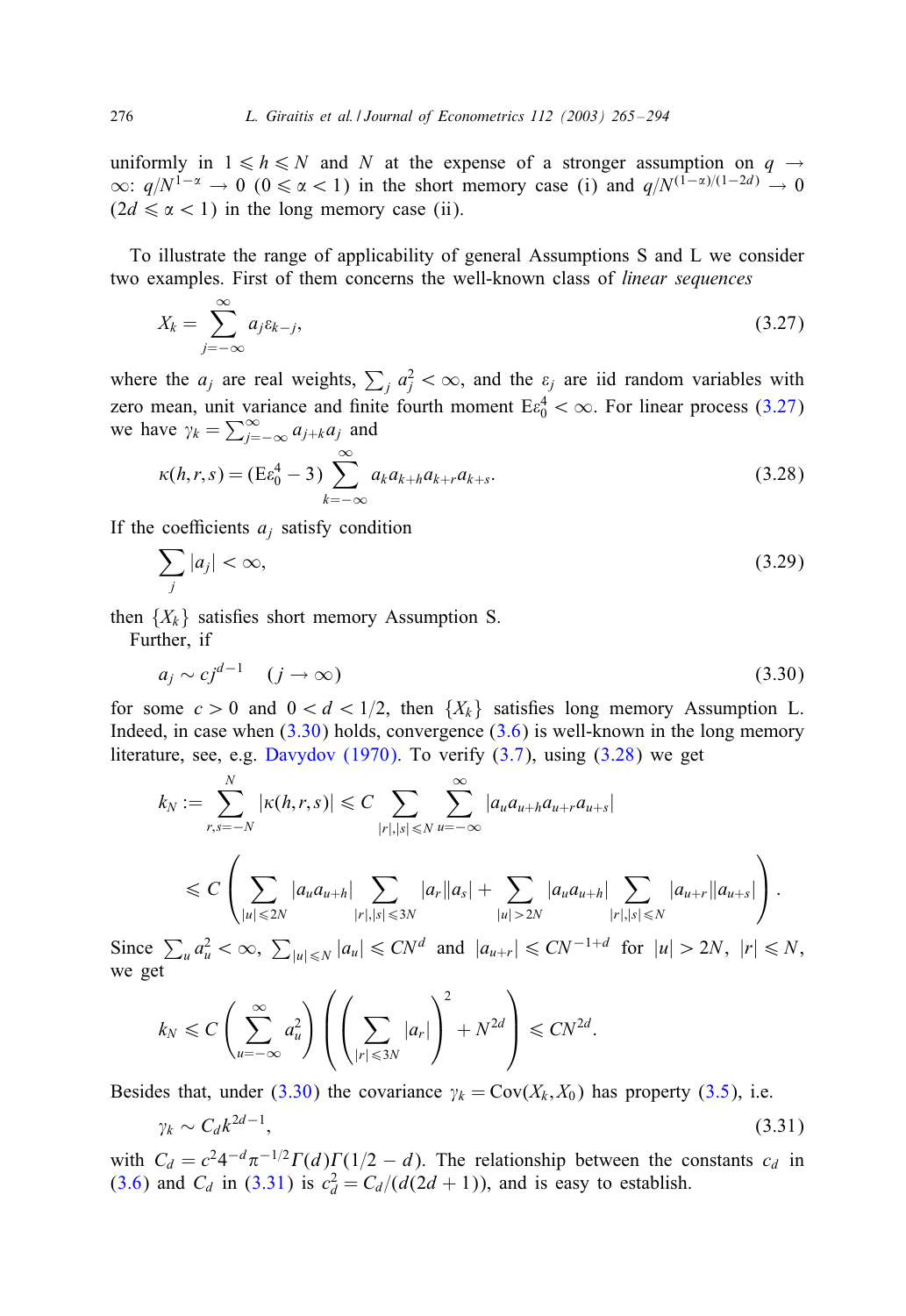<span id="page-12-0"></span>Observe, that relation  $(3.30)$ , and hence also the long memory Assumption L, are satisfied by fractional ARIMA ( $p, d, q$ ) sequence defined by

$$
\Phi_p(L)(1 - L)^d X_k = \Theta_q(L)\varepsilon_k \quad (0 < d < 1/2),\tag{3.32}
$$

where  $\Phi_p(L)$  $\Phi_p(L)$  and  $\Theta_q(L)$  [are](#page-28-0) [polynomials](#page-28-0) [of](#page-28-0) [degree](#page-28-0) p and q, respectively,  $\Phi_p(\cdot)$  satisfying the usual root re[quirement. In this](#page-29-0) case

$$
a_j \sim \frac{\Theta_q(1)}{\Phi_p(1)\Gamma(d)} j^{d-1},
$$

see Theorem 11.10 of Gourieroux and Monfort (1997).

The second example concerns the so-called *linear ARCH* ( $\infty$ ) or LARCH ( $\infty$ ) process, introduced by Robinson (1991).

As mentioned in the introduction, the classical ARCH( $\infty$ ) model does not posses long memory, so in order to have an ARCH-type model nesting both short and long memory processes, a different specification is needed. The LARCH model is defined by

$$
r_k = \sigma_k \varepsilon_k, \quad \sigma_k = \alpha + \sum_{j=1}^{\infty} \beta_j r_{k-j}, \tag{3.33}
$$

where  $\{ \varepsilon_k, k \in \mathbb{Z} \}$  is a sequence of zero mean finite variance iid random variables,  $\alpha$  is a real number and the weights  $\beta_i$  determine the memory structure: if they deca[y](#page-13-0) sufficiently fast, we have a short memory model, if they decay hyperbolically, a long memory model investigated theoretically by GRS (2000) is obtained. A rigorous mathematical theory exists only for the long memory LARCH. We conjecture that if the  $\beta_i$  are absolutely summable (e.g. exponentially decaying), with  $\sum |\beta_i|$  bounded by an appropriate constant and the innovations have moments of sufficiently high order, then the  $r_k^2$  satisfy Assumption S. In simulations in Section 4, we consider the short memory LARCH model with the  $\beta_i$  given by

$$
1 + \sum_{j=1}^{\infty} \beta_j L^j = \frac{1 - \theta L}{1 - \phi L}, \ |\phi| < 1. \tag{3.34}
$$

The weights  $\beta_j$  for the long memory LARCH model satisfy

$$
\beta_j \sim cj^{d-1}, \quad 0 < d < 1/2, \quad c \neq 0. \tag{3.35}
$$

It has been shown that (essentially because of  $(3.35)$ ) covariances of the squares  $r_k^2$ decay hyperbolically and are not absolutely summable, and a functional limit theorem holds. More precisely, GRS (2000) proved that under assumption

$$
L(E\epsilon_0^4)^{1/2} \sum_{j=1}^{\infty} \beta_j^2 < 1,\tag{3.36}
$$

(where  $L = 7$  if the  $\varepsilon_k$  are Gaussian and  $L = 11$  in other cases), there is a stationary solution to Eqs. (3.33), (3.35) such that the squares  $X_k = r_k^2$  satisfy

$$
Cov(X_k, X_0) \sim Ck^{2d-1},\tag{3.37}
$$

where C is a positive constant, and convergence  $(3.6)$  holds.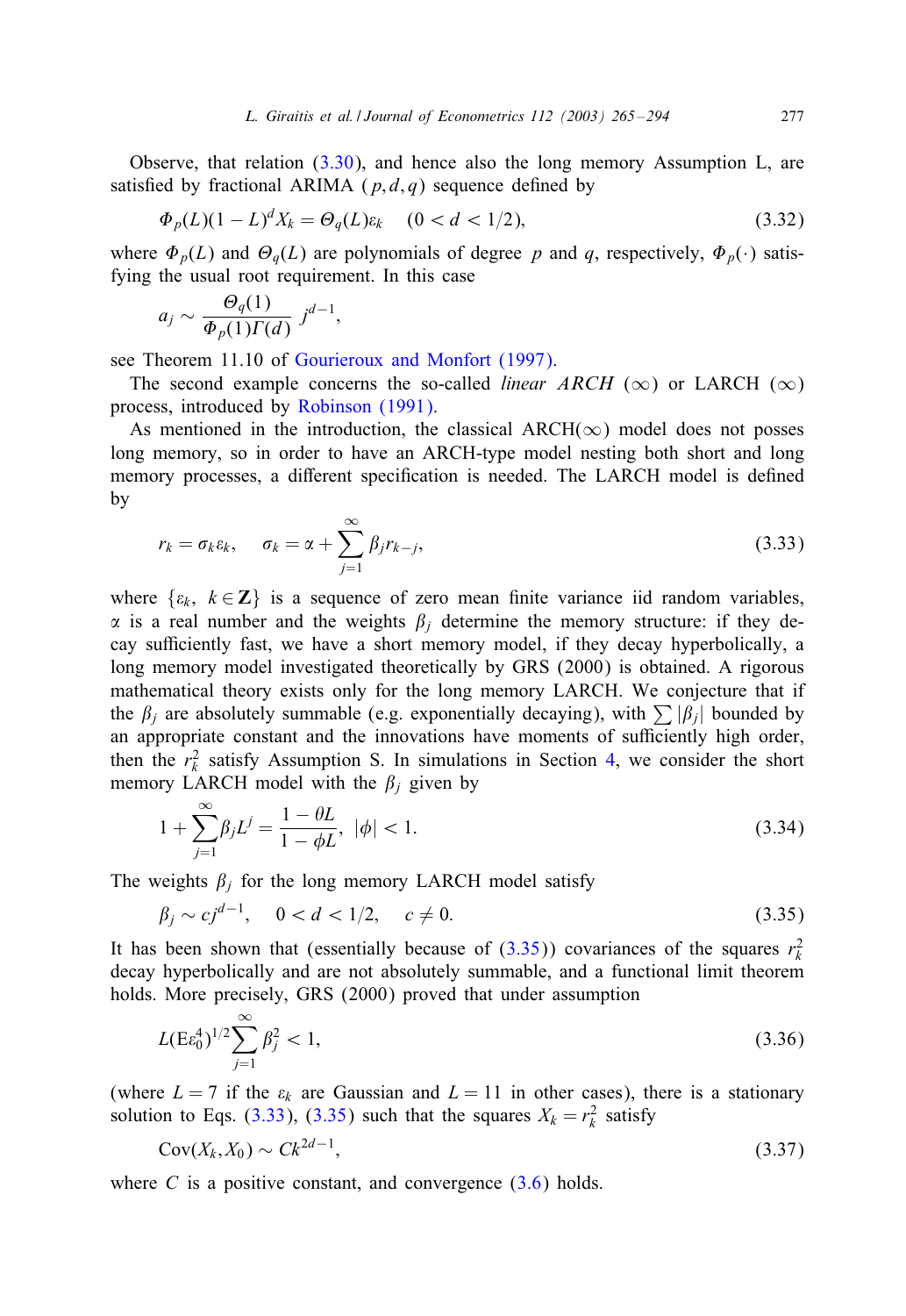<span id="page-13-0"></span>Hence, the squares  $r_k^2$  of LARCH( $\infty$ ) model (3.33), (3.35) possess two essential features of long memory: hyperbol[icall](#page-7-0)y decaying non-summable covariances and attraction to the fractional Brownian motion, and satisfy Assumption L . For brevity, we shall call the model  $X_k = r_k^2$  (3.33), satisfying (3.35) and (3.36), LM LARCH( $\infty$ ) model.

Although we expect that in LM LARCH( $\infty$ ) case Assumption L holds as well, the verification of cumulant condition  $(3.7)$  remains an open technical problem.

In simulations in Section 4, we use for the LM LARCH( $\infty$ ) model the coefficients  $\beta_i$  which satisfy

$$
\beta_j = \beta_0 c_j, \quad 1 + \sum_{j=1}^{\infty} c_j L^j = (1 - L)^{-d} \frac{1 - \theta L}{1 - \phi L}, \quad |\phi| < 1. \tag{3.38}
$$

The constant  $\beta_0$  allows us to control the magnitude of the left-hand side of (3.36).

Estimation of the long memory parameter d in  $(3.33)$ ,  $(3.35)$  was discussed in Giraitis et al. (2000b).

#### 4. Empirical size and power

We present in this section the results of a simulation study examining the finite sample performance of the test procedures developed in the previous sections. As mentioned in [the Introdu](#page-28-0)ctio[n, we see the main contrib](#page-28-0)ution of the present paper in advancing the relevant theory, so the empirical experiments presented below will l[ea](#page-16-0)ve [some open](#page-28-0) questions which we hope w[ill](#page-20-0) sti[mul](#page-21-0)ate [further resear](#page-28-0)ch. Our goal is merely to form some idea on how the V/S test compares to the R/S and KPSS tests. Re[aliz](#page-9-0)ations of lengths  $N = 500$  and  $N = 1000$  are considered to make results comparable with those of Lo (1991) and Lee and Schmidt (1996).

For the modified R/S test the critical values can be found in Table 2 of Lo  $(1991)$ , for the KPSS test in Tables 3 and 4 of Kiefer (1959), whereas those for the V/S test can be easily determined using a Kolmogorov statistic table, see Remark 3.3.

The tables below show the percentage of replications in which the rejection of a short memory null hypothesis was observed. Thus if a data generating process belongs to the null hypoth[esis, the tables show](#page-29-0) the empirical test sizes, and if it is a long memory process the tables show the e[mp](#page-14-0)irical power of the tests. Several moving average and ARCH type models are considered. We first discuss the simulation results for linear and LARCH models, and finally we provide a simple application to exchange rate data.

For a[ll](#page-14-0) simulations, the sequence of uniform deviates used for generating the error terms succeeds Marsaglia's (1996) DIEHARD tests.

I. *Linear sequences.* Table 1 presents the empirical sizes of the tests in AR(1) model  $X_k = \phi X_{k-1} + \varepsilon_k$  and shows their dependence on the bandwidth parameter q. The  $\varepsilon_k$  are iid standard normal variables and  $\phi$  takes values 0, 0.5, 0.8.

Table 1 shows that as parameter  $\phi$  increases, what leads the increase in short range dependence, larger values of q must be used to obtain a correct size. Although in the iid case reasonable empirical size is obtained for  $q = 0, \ldots, 10$ , for large values of  $\phi$ larger q should be used  $(20 \le q \le 30)$ .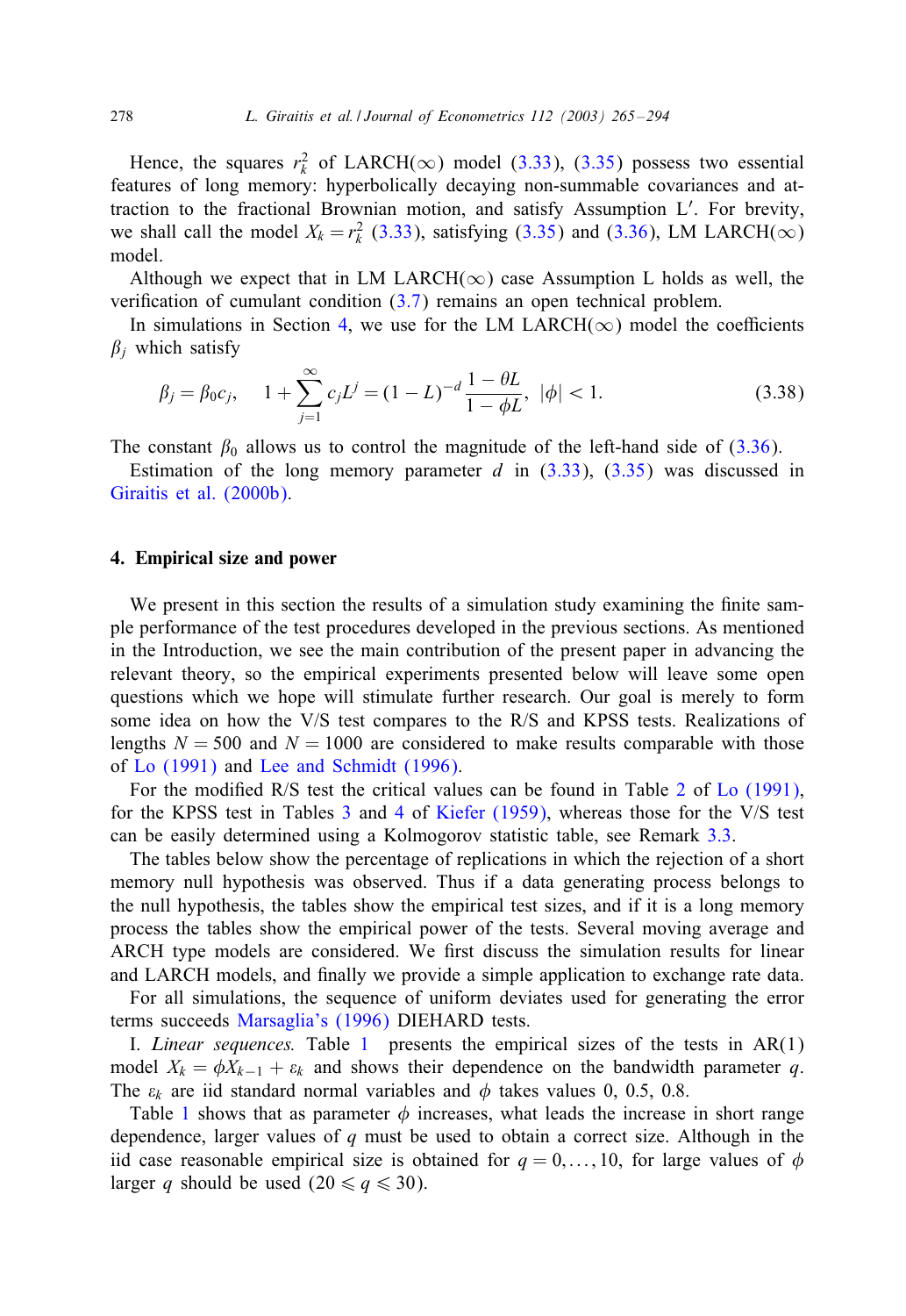<span id="page-14-0"></span>Table 1

Empirical test sizes (in %) of the modified R/S, KPSS, V/S and Lobato-Robinson statistics (where  $m_{\text{opt}}$ denotes the optimal automatic bandwidth) of the sequence  $X_k$  under the null hypothesis of AR(1) model,  $X_k = \phi X_{k-1} + \varepsilon_k$ , with standard normal innovations  $\varepsilon_k$ . Each row is based on 10 000 replications

|               |                        | $\phi = 0$ |      |       | $\phi = 0.5$ |       |       | $\phi = 0.8$ |       |       |
|---------------|------------------------|------------|------|-------|--------------|-------|-------|--------------|-------|-------|
| N             | q                      | $10\%$     | 5%   | $1\%$ | $10\%$       | $5\%$ | $1\%$ | 10%          | 5%    | $1\%$ |
|               | Modified R/S statistic |            |      |       |              |       |       |              |       |       |
| 500           | $\boldsymbol{0}$       | 7.50       | 3.63 | 0.57  | 77.46        | 66.58 | 44.09 | 99.83        | 99.38 | 96.62 |
|               | $\,1$                  | 7.28       | 3.42 | 0.55  | 45.98        | 33.64 | 15.43 | 93.88        | 88.73 | 71.18 |
|               | $\overline{c}$         | 7.19       | 3.29 | 0.52  | 30.07        | 19.73 | 6.80  | 80.32        | 69.91 | 45.75 |
|               | $\sqrt{5}$             | 6.88       | 2.94 | 0.34  | 14.06        | 7.46  | 1.46  | 43.41        | 30.87 | 11.60 |
|               | $10\,$                 | 6.24       | 2.24 | 0.20  | 8.25         | 3.40  | 0.42  | 18.32        | 10.07 | 1.52  |
|               | $20\,$                 | 5.12       | 1.38 | 0.06  | 4.83         | 1.39  | 0.05  | 6.32         | 2.01  | 0.03  |
|               | 30                     | 3.95       | 0.77 | 0.00  | 3.16         | 0.51  | 0.00  | 2.92         | 0.44  | 0.00  |
| 1000          | $\boldsymbol{0}$       | 7.96       | 3.92 | 0.71  | 81.21        | 70.90 | 48.68 | 99.96        | 99.74 | 98.19 |
|               | $\mathbf{1}$           | 7.94       | 3.86 | 0.68  | 50.39        | 37.45 | 17.99 | 95.99        | 92.40 | 80.06 |
|               | $\sqrt{2}$             | 7.92       | 3.85 | 0.63  | 33.67        | 22.47 | 8.37  | 85.23        | 76.61 | 55.61 |
|               | 5                      | 7.61       | 3.74 | 0.62  | 16.64        | 9.31  | 2.51  | 50.28        | 37.55 | 18.41 |
|               | $10\,$                 | 7.19       | 3.50 | 0.47  | 10.62        | 5.03  | 0.94  | 24.54        | 15.19 | 4.49  |
|               | $20\,$                 | 6.88       | 2.93 | 0.31  | 7.42         | 3.36  | 0.35  | 10.98        | 5.22  | 0.76  |
|               | $30\,$                 | 6.34       | 2.42 | 0.19  | 6.06         | 2.42  | 0.18  | 7.19         | 2.95  | 0.24  |
|               | KPSS statistic         |            |      |       |              |       |       |              |       |       |
| 500           | $\boldsymbol{0}$       | 10.09      | 4.97 | 0.96  | 50.26        | 36.91 | 19.24 | 93.07        | 85.83 | 66.20 |
|               | $\mathbf{1}$           | 10.00      | 4.99 | 0.96  | 31.73        | 21.51 | 8.60  | 73.88        | 60.61 | 37.74 |
|               | $\overline{c}$         | 9.93       | 4.96 | 0.93  | 24.28        | 14.76 | 5.21  | 58.60        | 44.59 | 24.94 |
|               | 5                      | 9.71       | 5.00 | 0.83  | 15.99        | 8.90  | 2.40  | 35.46        | 24.11 | 9.97  |
|               | $10\,$                 | 9.82       | 4.90 | 0.80  | 12.82        | 6.78  | 1.36  | 22.72        | 13.35 | 4.31  |
|               | $20\,$                 | 9.71       | 4.56 | 0.54  | 11.27        | 5.38  | 0.85  | 15.04        | 8.12  | 1.61  |
|               | 30                     | 9.68       | 4.24 | 0.50  | 10.59        | 4.91  | 0.56  | 13.03        | 6.43  | 0.90  |
| 1000          | $\boldsymbol{0}$       | 10.17      | 5.03 | 1.18  | 51.12        | 38.21 | 19.67 | 93.28        | 85.48 | 67.30 |
|               | $\mathbf{1}$           | 10.23      | 4.93 | 1.15  | 32.89        | 21.98 | 8.80  | 74.48        | 61.56 | 39.75 |
|               | $\overline{c}$         | 10.18      | 4.93 | 1.10  | 24.88        | 15.30 | 5.18  | 59.63        | 45.97 | 25.92 |
|               | 5                      | 10.16      | 4.99 | 1.06  | 16.55        | 9.29  | 2.60  | 36.84        | 25.08 | 10.53 |
|               | $10\,$                 | 10.31      | 4.85 | 1.00  | 13.13        | 6.73  | 1.70  | 23.42        | 14.20 | 4.60  |
|               | $20\,$                 | 9.97       | 4.70 | 0.86  | 11.60        | 5.74  | 1.08  | 15.86        | 8.61  | 2.17  |
|               | $30\,$                 | 9.98       | 4.64 | 0.71  | 10.86        | 5.21  | 0.81  | 13.52        | 6.94  | 1.48  |
| V/S statistic |                        |            |      |       |              |       |       |              |       |       |
| 500           | $\boldsymbol{0}$       | 10.09      | 4.88 | 0.99  | 68.62        | 55.67 | 33.09 | 99.44        | 98.08 | 91.14 |
|               | $\mathbf{1}$           | 9.81       | 4.74 | 0.94  | 43.09        | 30.81 | 13.82 | 90.85        | 83.23 | 63.10 |
|               | $\overline{c}$         | 9.59       | 4.70 | 0.89  | 31.33        | 20.48 | 6.97  | 77.95        | 65.73 | 42.63 |
|               | 5                      | 9.64       | 4.55 | 0.72  | 18.58        | 10.47 | 2.61  | 48.51        | 35.27 | 15.92 |
|               | $10\,$                 | 9.29       | 4.24 | 0.54  | 13.59        | 6.64  | 1.08  | 28.51        | 17.56 | 5.00  |
|               | $20\,$                 | 8.35       | 3.44 | 0.24  | 10.43        | 4.44  | 0.41  | 16.89        | 7.92  | 1.06  |
|               | 30                     | 7.46       | 2.56 | 0.08  | 8.94         | 3.07  | 0.13  | 12.62        | 4.86  | 0.24  |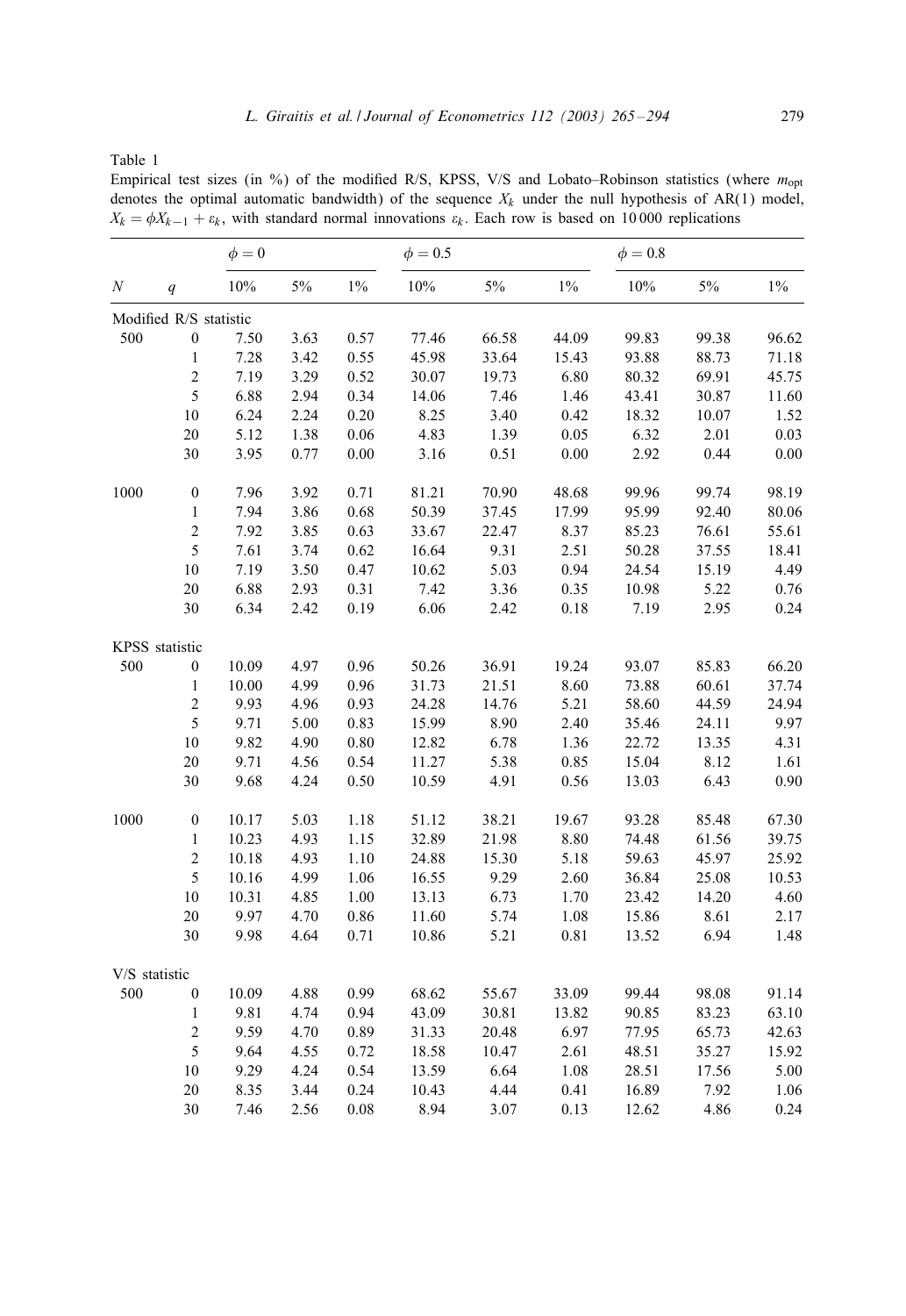|  |  | Table 1 (continued) |
|--|--|---------------------|
|--|--|---------------------|

|      | q                | $\phi = 0$                |      |       | $\phi = 0.5$ |       |       | $\phi = 0.8$ |       |       |
|------|------------------|---------------------------|------|-------|--------------|-------|-------|--------------|-------|-------|
| N    |                  | 10%                       | 5%   | $1\%$ | 10%          | 5%    | $1\%$ | 10%          | 5%    | $1\%$ |
| 1000 | $\mathbf{0}$     | 10.02                     | 5.07 | 1.01  | 69.22        | 56.23 | 33.64 | 99.29        | 98.29 | 92.26 |
|      | 1                | 9.90                      | 4.94 | 0.96  | 43.60        | 31.14 | 13.84 | 91.83        | 84.02 | 64.35 |
|      | 2                | 9.88                      | 4.91 | 0.97  | 31.62        | 20.38 | 7.72  | 78.70        | 66.90 | 43.86 |
|      | 5                | 9.84                      | 5.05 | 0.90  | 18.85        | 11.06 | 3.04  | 49.22        | 36.01 | 17.09 |
|      | 10               | 9.94                      | 4.87 | 0.82  | 14.19        | 7.46  | 1.61  | 28.94        | 18.56 | 6.17  |
|      | 20               | 9.64                      | 4.49 | 0.54  | 11.83        | 5.73  | 0.91  | 17.73        | 10.06 | 2.16  |
|      | 30               | 9.38                      | 3.97 | 0.38  | 10.69        | 4.94  | 0.55  | 14.46        | 7.26  | 1.02  |
|      |                  | Lobato-Robinson statistic |      |       |              |       |       |              |       |       |
| 500  | $m_{\text{opt}}$ | 7.00                      | 3.32 | 0.34  | 8.57         | 4.69  | 1.24  | 4.94         | 2.23  | 0.44  |
| 1000 | $m_{\text{opt}}$ | 7.85                      | 3.52 | 0.60  | 10.05        | 5.62  | 1.47  | 6.87         | 3.55  | 0.87  |

If  $\phi \ge 0.5$ , the tests with  $q = 0, 1, 2, 5$  have a strong bias towards rejecting the short [memory null hypothesis. Alt](#page-29-0)hough for these small  $q$  all three tests perform poorly, KPSS an[d](#page-14-0) [V/S](#page-16-0) tests provide good approximations for large  $20 \le q \le 30$ . On the other hand, Table 2 shows that q should not be chosen too large, since under the long [memory alternative, as](#page-29-0)  $q$  increases, th[ese statistics have a strong b](#page-28-0)ias towards accepting the null hypothesis, i.e. show "spurious" short memory [\(for more discussion see](#page-29-0) Teverovsky et al. (1999a, b).

Tables 1, 2 include also the empirical sizes and powers of the Lobato–Robinson test for long memory which uses the [automatic bandwid](#page-27-0)th selection procedure proposed by Lobato and [Robinson \(19](#page-28-0)98) (see also Kirman and Teyssière, 2002). We also compute the Lobato–Robinson statistic on a grid of bandwidths as did Lobato and Savin (1998). To save space, we only report the results for the automatic bandwidth.

We can see that this test performs remarkably well. It should be noted that for the special case of the  $AR(1)$  model, Andrews (1991) proposed a formula for the o[pt](#page-14-0)imal choice of  $q$ . Lo (1991) showed that Andrews' formula works well for the modified R/S test in cases of  $\phi = 0$  (then optimal  $q = 0$ ) and  $\phi = 0.5$ . We did not check how the And[rew](#page-16-0)s' formula works for the KPSS and V/S tests, but it can be expected that it will yield f[a](#page-12-0)irly good results. For example for  $N = 1000$  $N = 1000$  and  $\phi = 0.5$  it implies  $q = 14$  whereas for  $N = 1000$  $N = 1000$  and  $\phi = 0.8$ ,  $q = 31$ . It can be gleaned from Table 1 that these values of  $q$  would most likely yield empirical sizes comparable to those of the Lobato–Robinson test.

Table 2 compares the power of [th](#page-16-0)e t[ests under t](#page-28-0)hree long memory alternatives. We consider the fractional ARIMA(0, d, 0) model defined in (3.32) with  $d = 0.2$ ,  $d = 0.3$ and  $d=0.4$ . Unlike Lo (1991), who studied also anti-persistent alternatives ( $d < 0$ ), we are concerned only with long memory alternatives  $(d > 0)$ , and thus consider one-sided tests, so the critical value for a size  $\alpha$  modified R/S test is the  $(1 - \alpha)$ th quantile of the distribution tabulated in Table 2 of Lo (1991).

The V/S statistic has always higher power than the KPSS statistic, for all values of q. For  $q = 0$  and 1, the modified R/S statistic is slightly more powerful than the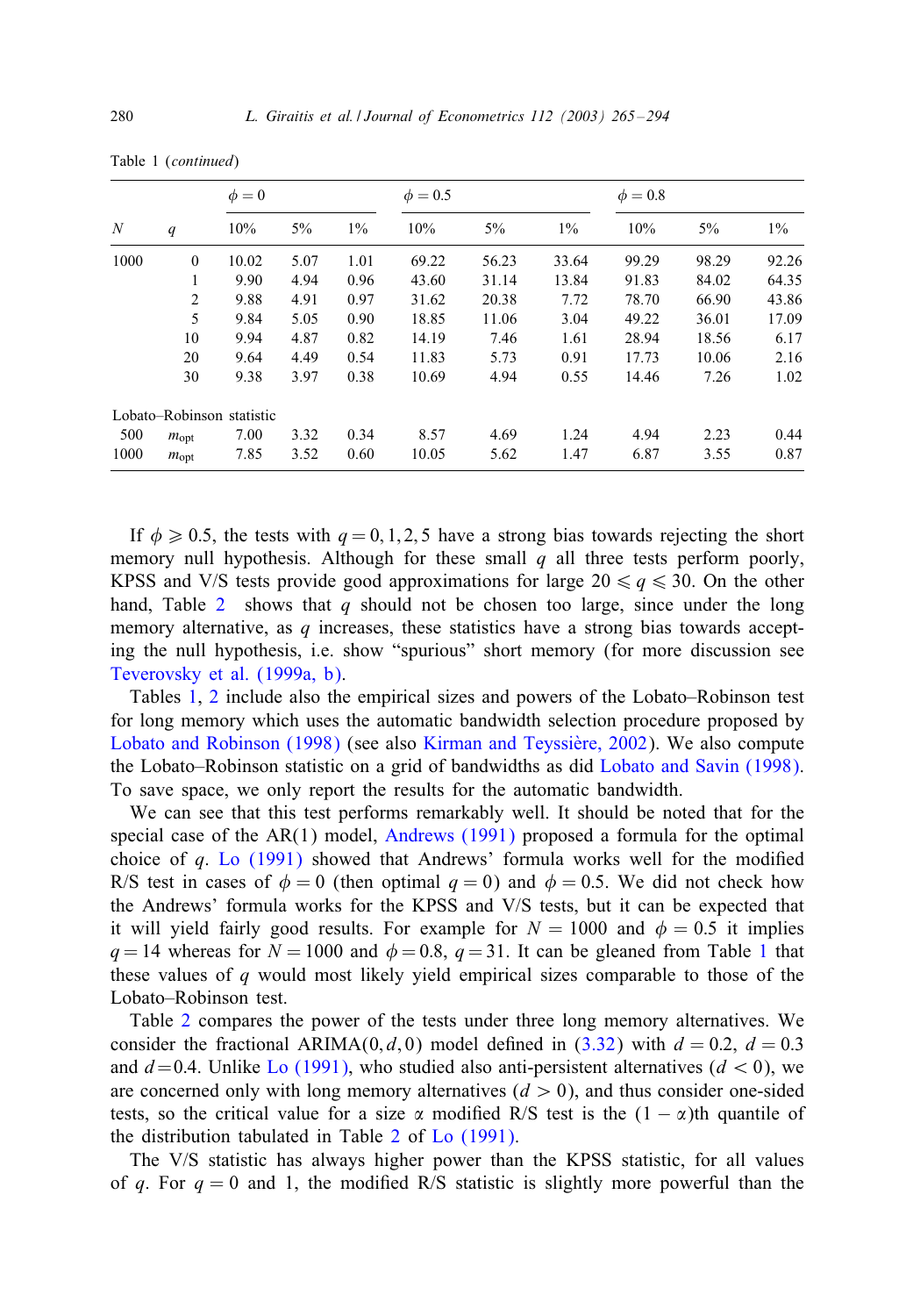<span id="page-16-0"></span>Table 2

Empirical power of the tests (in %) based on the modified R/S, KPSS, V/S and Lobato–Robinson (where  $m_{\text{opt}}$  denotes the "optimal" automatic bandwidth) statistics. The alternatives considered are FARIMA (0, d, 0) with  $d=0.2$ ,  $d=0.3$  and  $d=0.4$ . Innovations  $\varepsilon_k$  are standard normal. Each row is based on 10 000 replications

|               |                        | $d = 0.2$ |       |       | $d = 0.3$ |       |       | $d = 0.4$ |       |       |
|---------------|------------------------|-----------|-------|-------|-----------|-------|-------|-----------|-------|-------|
| N             | q                      | 10%       | $5\%$ | $1\%$ | 10%       | $5\%$ | $1\%$ | 10%       | 5%    | $1\%$ |
|               | Modified R/S statistic |           |       |       |           |       |       |           |       |       |
| 500           | $\boldsymbol{0}$       | 86.71     | 79.50 | 63.37 | 98.02     | 96.50 | 91.25 | 99.80     | 99.59 | 98.49 |
|               | $\mathbf{1}$           | 77.45     | 68.20 | 48.47 | 94.13     | 90.43 | 79.94 | 98.81     | 97.66 | 93.95 |
|               | $\sqrt{2}$             | 69.79     | 59.18 | 38.94 | 89.55     | 83.85 | 69.09 | 97.01     | 94.57 | 87.66 |
|               | 5                      | 53.13     | 41.53 | 22.46 | 75.66     | 65.33 | 45.28 | 88.31     | 82.28 | 66.64 |
|               | 10                     | 37.90     | 26.80 | 9.42  | 56.47     | 44.01 | 22.94 | 71.62     | 61.03 | 39.28 |
|               | 20                     | 21.92     | 10.66 | 1.10  | 32.38     | 19.40 | 2.88  | 43.93     | 29.05 | 6.31  |
|               | 30                     | 11.37     | 3.06  | 0.00  | 16.21     | 5.10  | 0.01  | 21.92     | 7.51  | 0.01  |
| 1000          | $\boldsymbol{0}$       | 93.81     | 89.99 | 78.94 | 99.72     | 99.32 | 97.41 | 100.00    | 99.98 | 99.92 |
|               | $\mathbf{1}$           | 88.20     | 82.28 | 66.04 | 98.53     | 97.02 | 92.26 | 99.92     | 99.78 | 98.92 |
|               | $\overline{2}$         | 83.34     | 75.23 | 56.67 | 96.54     | 93.98 | 86.61 | 99.58     | 99.05 | 96.83 |
|               | 5                      | 70.29     | 59.51 | 39.25 | 89.63     | 83.97 | 69.62 | 96.98     | 94.48 | 87.65 |
|               | 10                     | 55.77     | 43.97 | 24.63 | 77.41     | 67.94 | 48.37 | 89.81     | 84.12 | 69.71 |
|               | 20                     | 39.21     | 27.28 | 9.78  | 57.67     | 45.82 | 24.30 | 72.73     | 62.50 | 41.32 |
|               | 30                     | 29.02     | 17.54 | 3.95  | 44.31     | 30.62 | 10.14 | 57.63     | 45.15 | 20.91 |
|               | KPSS statistic         |           |       |       |           |       |       |           |       |       |
| 500           | 0                      | 70.90     | 59.71 | 40.11 | 91.44     | 85.22 | 69.77 | 98.13     | 96.01 | 89.00 |
|               | $\mathbf{1}$           | 62.77     | 51.13 | 31.73 | 84.65     | 75.36 | 57.86 | 94.82     | 90.31 | 78.92 |
|               | $\overline{2}$         | 57.79     | 45.30 | 26.88 | 78.75     | 68.38 | 49.95 | 91.17     | 84.73 | 70.42 |
|               | 5                      | 47.95     | 35.57 | 18.93 | 66.78     | 55.09 | 36.43 | 81.01     | 72.04 | 53.49 |
|               | 10                     | 39.28     | 27.67 | 12.99 | 55.35     | 43.27 | 24.72 | 69.41     | 57.78 | 38.42 |
|               | 20                     | 31.01     | 20.38 | 7.08  | 43.44     | 31.46 | 14.34 | 55.04     | 42.58 | 23.95 |
|               | 30                     | 26.43     | 16.43 | 4.36  | 36.77     | 25.10 | 8.89  | 46.85     | 34.44 | 15.16 |
| 1000          | $\boldsymbol{0}$       | 79.49     | 69.31 | 50.52 | 95.92     | 92.38 | 82.26 | 99.51     | 98.89 | 95.82 |
|               | $\mathbf{1}$           | 72.25     | 61.24 | 41.50 | 91.86     | 85.88 | 71.94 | 98.17     | 96.21 | 89.51 |
|               | $\overline{c}$         | 67.12     | 55.84 | 35.89 | 87.68     | 80.92 | 64.41 | 96.56     | 93.33 | 83.97 |
|               | 5                      | 57.54     | 45.34 | 26.94 | 79.01     | 68.91 | 50.32 | 90.55     | 84.52 | 70.43 |
|               | 10                     | 48.59     | 36.60 | 19.89 | 68.49     | 56.56 | 38.06 | 82.52     | 73.81 | 56.02 |
|               | 20                     | 39.51     | 27.98 | 13.06 | 55.80     | 43.91 | 25.76 | 70.06     | 59.04 | 40.20 |
|               | 30                     | 34.27     | 23.33 | 9.48  | 48.36     | 36.71 | 18.99 | 61.60     | 49.94 | 30.93 |
| V/S statistic |                        |           |       |       |           |       |       |           |       |       |
| 500           | $\boldsymbol{0}$       | 83.91     | 75.38 | 57.56 | 97.05     | 94.74 | 86.86 | 99.59     | 99.13 | 97.03 |
|               | $\mathbf{1}$           | 75.79     | 65.84 | 45.93 | 93.28     | 88.45 | 75.58 | 98.50     | 96.91 | 91.88 |
|               | $\overline{c}$         | 69.90     | 58.86 | 38.44 | 89.23     | 82.51 | 66.54 | 96.69     | 94.06 | 85.74 |
|               | 5                      | 58.04     | 45.68 | 26.45 | 78.07     | 68.27 | 49.01 | 90.01     | 84.04 | 68.61 |
|               | 10                     | 46.82     | 34.86 | 16.05 | 65.24     | 53.74 | 32.60 | 78.74     | 69.40 | 49.65 |
|               | 20                     | 35.71     | 23.08 | 6.23  | 50.06     | 36.91 | 14.79 | 62.64     | 50.10 | 26.04 |
|               | 30                     | 28.97     | 15.85 | 1.90  | 40.07     | 26.09 | 5.06  | 51.66     | 36.86 | 10.45 |
| 1000          | $\boldsymbol{0}$       | 90.68     | 84.98 | 69.50 | 99.39     | 98.27 | 94.30 | 99.97     | 99.93 | 99.53 |
|               | $\mathbf{1}$           | 85.05     | 76.60 | 58.62 | 97.52     | 94.90 | 87.84 | 99.79     | 99.45 | 97.57 |
|               | $\overline{c}$         | 80.15     | 70.54 | 51.52 | 95.31     | 91.79 | 81.39 | 99.30     | 98.43 | 94.76 |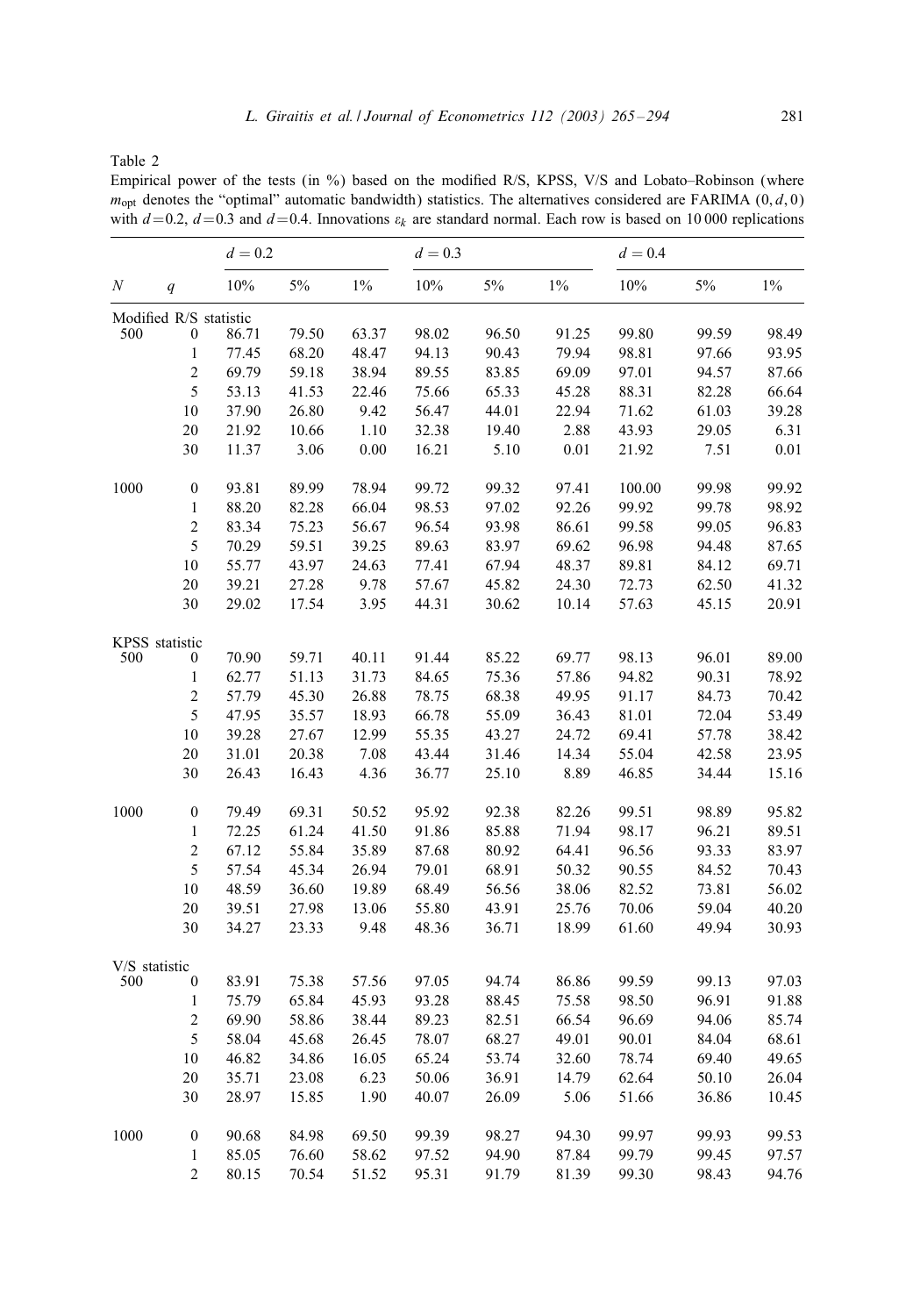|  | Table 2 (continued) |
|--|---------------------|
|--|---------------------|

|      |                  | $d = 0.2$                 |       |       | $d = 0.3$ |       |       | $d = 0.4$ |       |       |
|------|------------------|---------------------------|-------|-------|-----------|-------|-------|-----------|-------|-------|
| N    | q                | 10%                       | $5\%$ | $1\%$ | 10%       | $5\%$ | $1\%$ | 10%       | $5\%$ | $1\%$ |
|      | 5                | 69.44                     | 58.40 | 38.39 | 89.08     | 82.11 | 66.81 | 96.67     | 93.73 | 85.41 |
|      | 10               | 58.84                     | 46.98 | 26.77 | 79.03     | 69.80 | 50.88 | 90.67     | 85.17 | 70.63 |
|      | 20               | 46.96                     | 34.48 | 15.34 | 65.32     | 54.12 | 32.68 | 79.46     | 70.10 | 50.70 |
|      | 30               | 39.76                     | 27.23 | 9.69  | 56.10     | 43.75 | 21.64 | 70.31     | 58.65 | 36.98 |
|      |                  | Lobato-Robinson statistic |       |       |           |       |       |           |       |       |
| 500  | $m_{\text{opt}}$ | 88.58                     | 82.89 | 68.18 | 95.89     | 93.39 | 84.91 | 97.14     | 95.16 | 88.80 |
| 1000 | $m_{opt}$        | 98.11                     | 96.86 | 91.96 | 99.85     | 99.65 | 98.36 | 99.93     | 99.84 | 99.29 |

V/S, the V/S statistic having more power for  $q > 2$ . When q increases, the power of the modified R/S statistic deteriorates so much that it becomes less powerful than the KPSS statistic. The relative changes of the power of the test as a function of  $q$  is illustrated by the size–power curves, advocated by Davidson and MacKinnon (1998) and given in Figs. 1 and 2. These curves plot the empirical distribution function of the P-values of the test under an alternative hypothesis against the empirical distribution of the P-values of the tests under a null hypothesis, i.e., the power of the test is adjusted to the correct size. The null hypothesis is chosen so that it is the closest to the alternative hypothesis according to the Kullback–Leibler criterion. The null and alternative hypotheses are plotted for a common value of  $q$  for the modified R/S, V/S and KPSS statistics, and a common bandwidth m for the Lobato–Robinson test.

When  $q = 0$ , the curve for the modified R/S test is slightly above the KPSS. For large  $q$ , the size–power curve of the modified R/S test is below the curves of the other tests.

The limited simulations presented here indicate that for linear models the V/S test achieves a somewhat better balance of size and power than the R/S and KPSS tests; R/S tests suffer from size distortion and small power for large  $q$ , and the KPSS test has almost uniformly smaller power. The optimal range of the values of  $q$  to be used in practice depends on  $\phi$  and N, and for the AR(1) model can be roughly determined by Andrews's formula. These simu[lations however do not show what happens for](#page-28-0) [other short memory mo](#page-29-0)dels, so further empirical work is required. For the models studied here, the Lobato–Robinson test distinguishes between short and long memory hypotheses with very high precision and should clearly be used in conjunction with the R/S-type tests. Note that, besides long memory testing, the KPSS and V/S tests might be applicable to unit root testing (see Kwiatkowski et al., 1992; Lee and Amsler, 1997; Shin and Schmidt, 1992).

II. *LARCH sequences*. Similarly as in the linear case, we first compare the empirical sizes of the three tests. We consider a [short](#page-12-0) memory  $LARCH(1,0,1)$  model

$$
\sigma_k^2 = \left(\alpha + \sum_{j=1}^{\infty} \beta_j r_{k-j}\right)^2,\tag{4.1}
$$

where the coefficients  $\beta_j$  are given by (3.34). The innovations  $\varepsilon_k$  are standard normal.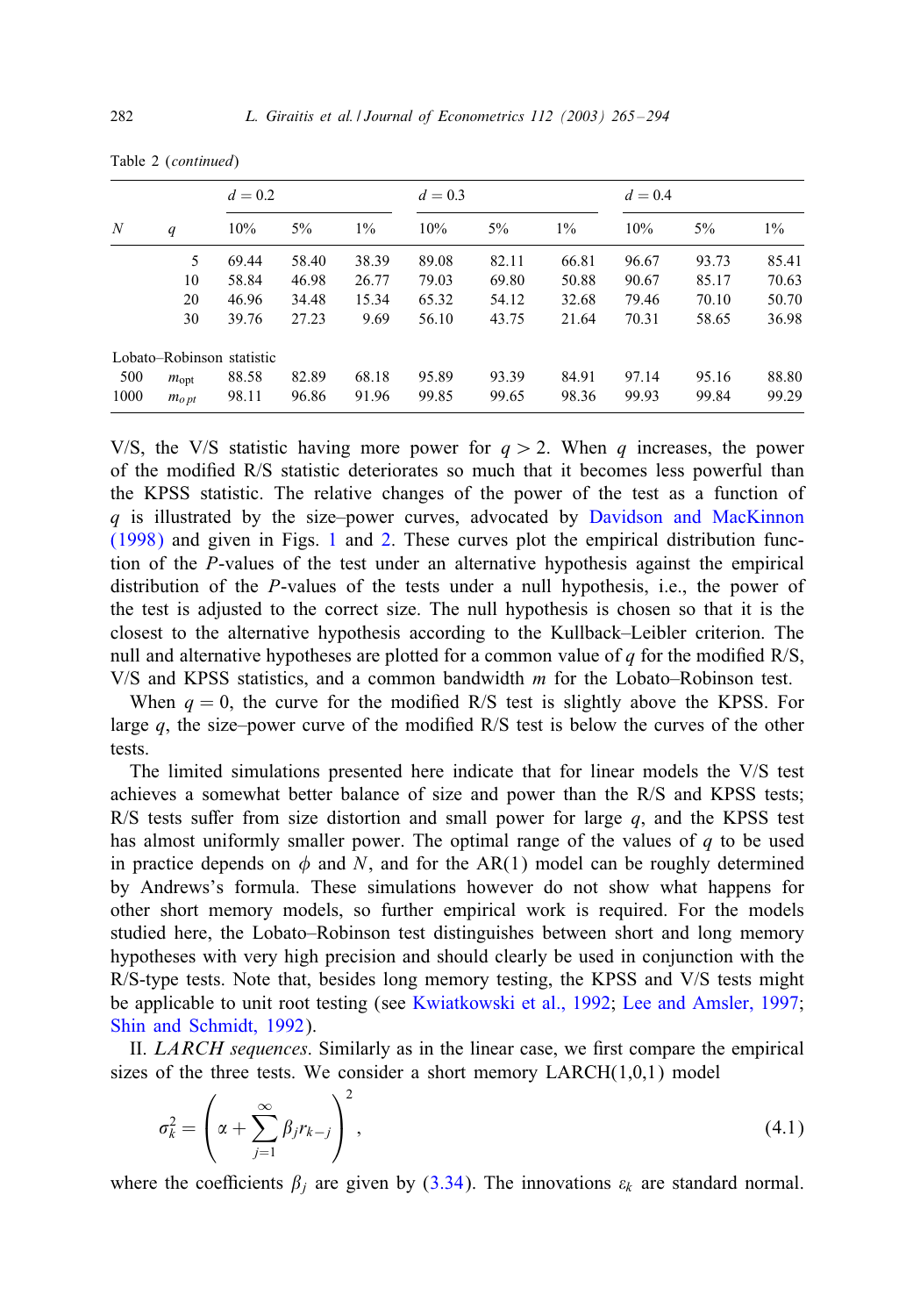

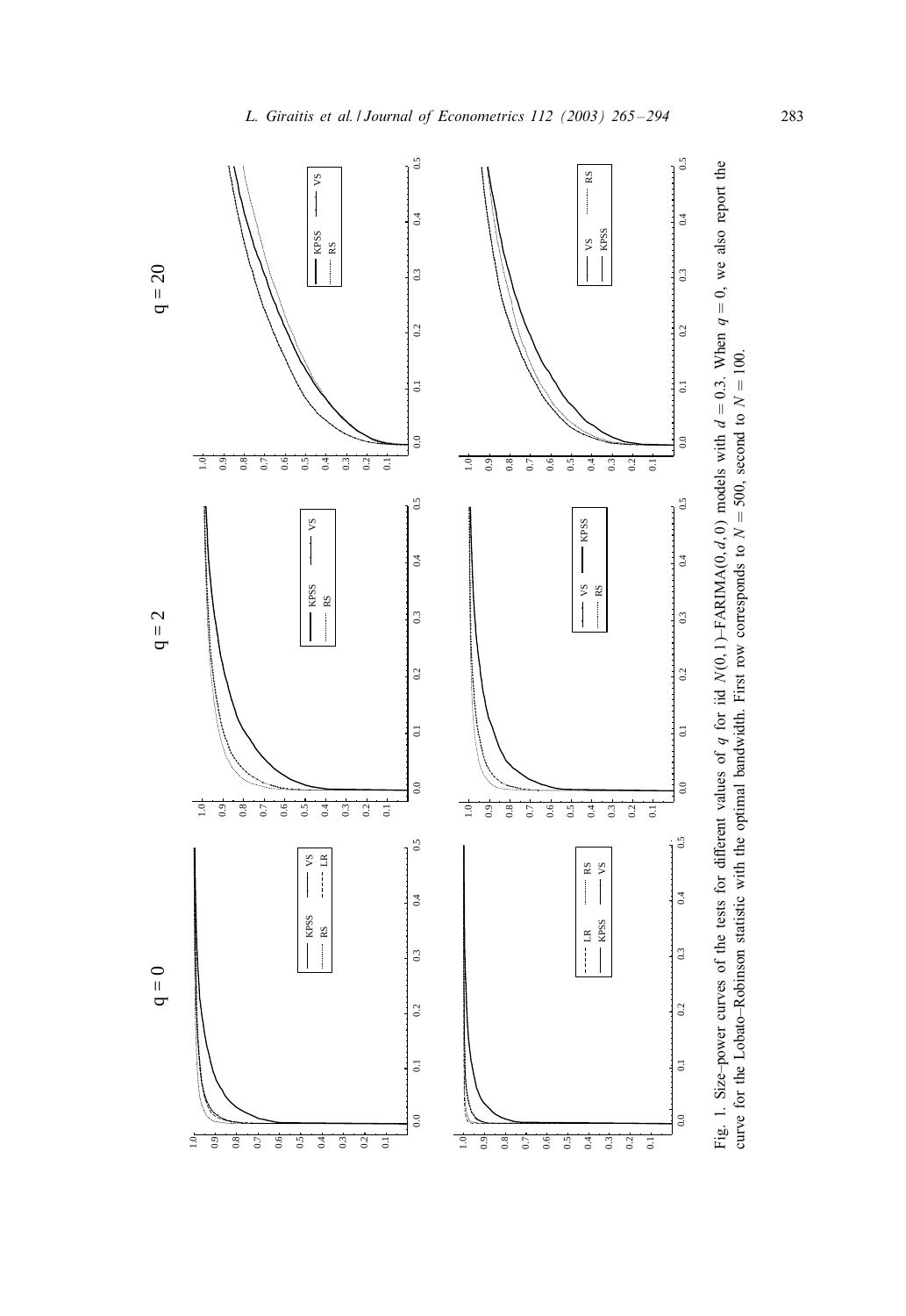<span id="page-19-0"></span>

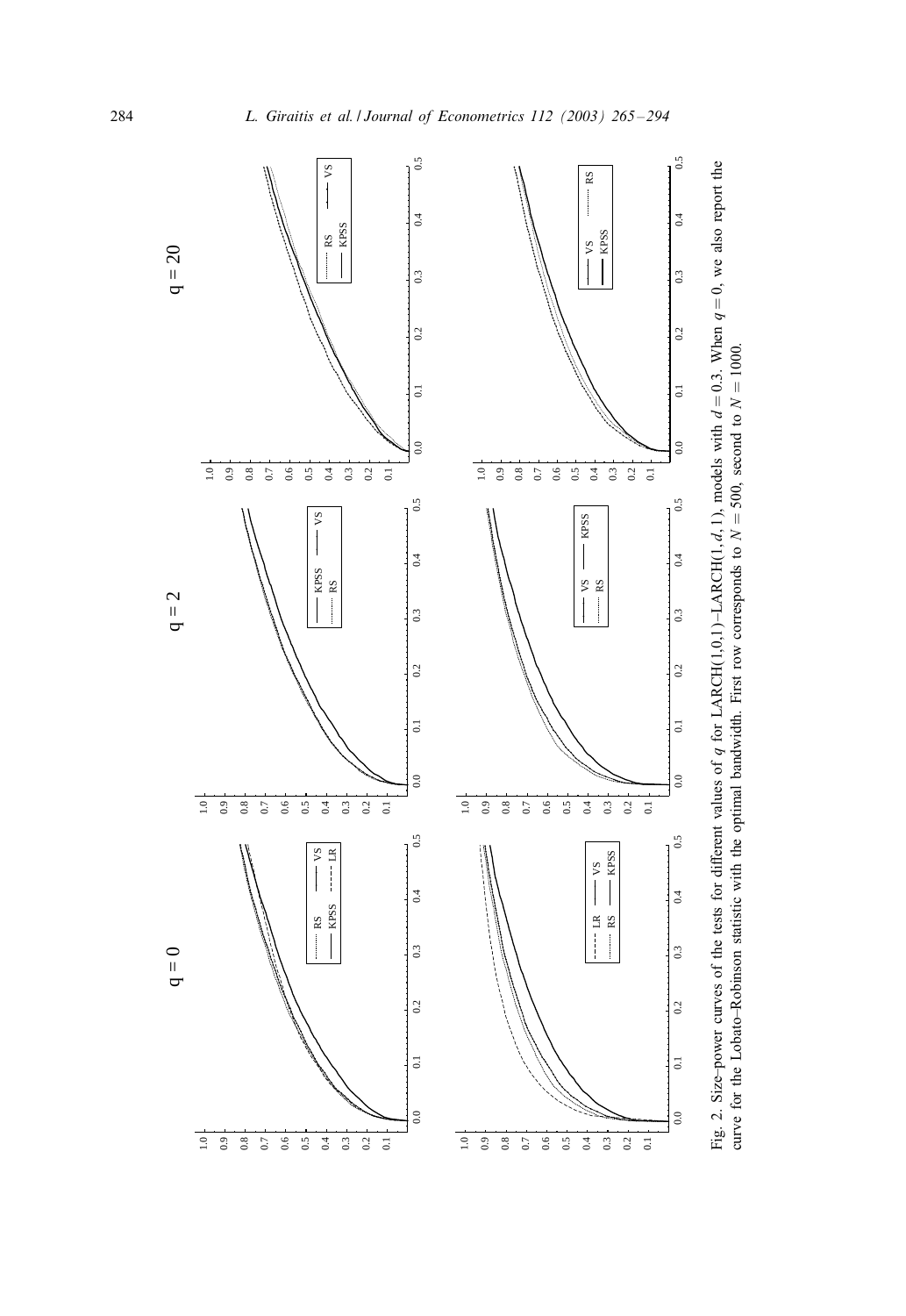<span id="page-20-0"></span>Table 3

Empirical test sizes (in %) of the modified R/S, KPSS and V/S statistics of the sequence  $r_k^2$  under the null hypotheses of LARCH(1,0,1) model (4.1) with  $\alpha = 0.1$ ,  $\theta = 0.2$  and  $\phi = 0.1$ , cf. (3.38). The  $\varepsilon_k$  are standard normal. Each row is based on 10 000 replications

|      |              |      | Modified R/S statistic |       |       | KPSS statistic | V/S statistic |       |      |       |
|------|--------------|------|------------------------|-------|-------|----------------|---------------|-------|------|-------|
| N    | q            | 10%  | 5%                     | $1\%$ | 10%   | $5\%$          | $1\%$         | 10%   | 5%   | $1\%$ |
| 500  | $\mathbf{0}$ | 7.54 | 3.52                   | 0.58  | 10.91 | 5.51           | 1.17          | 10.64 | 5.40 | 1.03  |
|      | 1            | 6.83 | 3.00                   | 0.48  | 10.63 | 5.31           | 1.04          | 10.18 | 4.99 | 0.89  |
|      | 2            | 6.37 | 2.90                   | 0.42  | 10.45 | 5.20           | 1.03          | 9.86  | 4.80 | 0.85  |
|      | 5            | 5.97 | 2.47                   | 0.30  | 10.28 | 5.02           | 0.94          | 9.53  | 4.55 | 0.75  |
|      | 10           | 5.33 | 1.95                   | 0.19  | 10.10 | 4.89           | 0.84          | 9.28  | 4.15 | 0.52  |
|      | 20           | 4.20 | 1.26                   | 0.04  | 10.01 | 4.75           | 0.66          | 8.51  | 3.33 | 0.23  |
|      | 30           | 3.20 | 0.62                   | 0.00  | 9.95  | 4.43           | 0.04          | 7.67  | 2.49 | 0.02  |
| 1000 | $\mathbf{0}$ | 8.26 | 3.94                   | 0.60  | 10.28 | 5.05           | 1.05          | 10.79 | 5.26 | 1.09  |
|      | 1            | 7.59 | 3.65                   | 0.52  | 10.02 | 4.91           | 0.98          | 10.18 | 4.94 | 0.99  |
|      | 2            | 7.14 | 3.41                   | 0.50  | 9.90  | 4.77           | 0.92          | 9.84  | 4.78 | 0.96  |
|      | 5            | 6.87 | 3.31                   | 0.44  | 9.76  | 4.59           | 0.90          | 9.70  | 4.65 | 0.90  |
|      | 10           | 6.57 | 3.05                   | 0.35  | 9.64  | 4.61           | 0.83          | 9.62  | 4.38 | 0.73  |
|      | 20           | 6.05 | 2.40                   | 0.15  | 9.57  | 4.54           | 0.75          | 9.32  | 4.09 | 0.53  |
|      | 30           | 5.53 | 1.95                   | 0.08  | 9.59  | 4.40           | 0.56          | 9.07  | 3.72 | 0.37  |

Empirical sizes are reported in Table 3. Both V/S and KPSS tests have good size for the LARCH(1,0,1) null hypothesis, for  $q = 0, \ldots, 10$  even when  $N = 500$ . There is a slight size distortion for the modified  $R/S$  test.

Tables 4 compares the power of the tests under the long memory alternatives defin[ed in](#page-12-0) Section 3. The coefficients  $\beta_i$  in (3.33) are given by (3.38). Recall that for the Gaussian  $\varepsilon_k$ , the theory [of tes](#page-13-0)ting under the alternative requires that

$$
7(E\varepsilon_0^4)^{1/2} \sum_{j=1}^{\infty} \beta_j^2 < 1\tag{4.2}
$$

(see  $(3.36)$ ). Assumption  $(4.2)$  is only sufficient and the bound 1 is not the smallest possible. We set  $\beta_0 = 1$  in (3.38). (If, for instance,  $\beta_0$  is chosen so that the left-hand side of (4.2) is 0.99 then for  $N = 500$  and significance level 10% the power of the test based on [the](#page-19-0) V/S statistic is 25.25% if  $d = 0.2$ , 44.73% if  $d = 0.3$  and 60.84% if  $d = 0.4$ ).

According to the Kullback–Leibler criterion, the LARCH $(1,0,1)$  is the process satisfying the null hypothesis which is the closest to the long memory  $LARCH(1, d, 1)$  $LARCH(1, d, 1)$ alternative. Size power curves for the  $LARCH(1,0,1)$  –  $LARCH(1,d,1)$  models are presented in Fig. 2.

The simulations indicate again that the V/S test may be an attractive alternative to the R/S and KPSS tests as its power is some  $10-15%$  higher than that of the KPSS test and does not vary as rapidly with q as for the R/S test. Table 4 shows that in the LARCH setting the long memory can be fairly reliably detected for sample size  $N = 1000$ .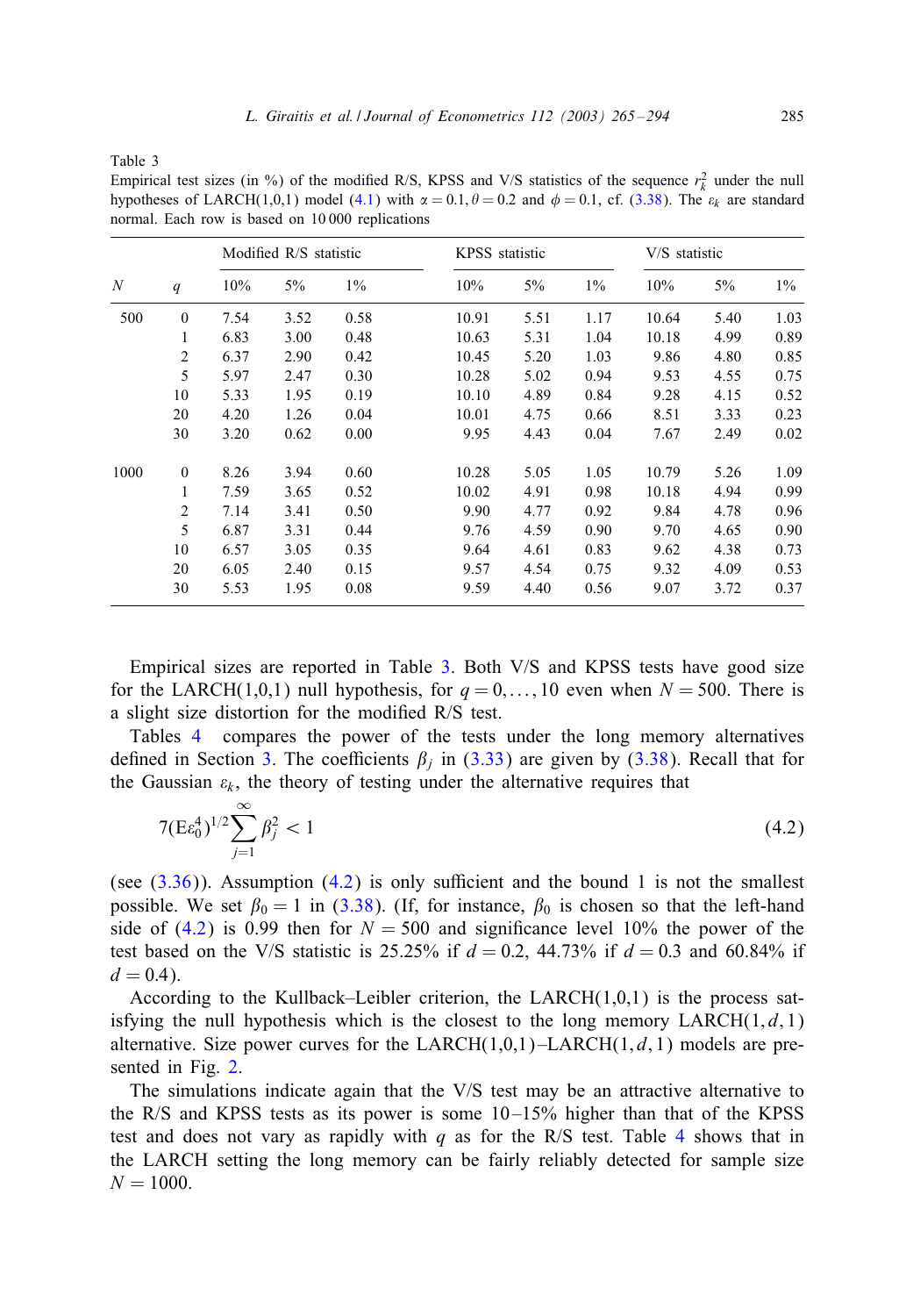Table 4

Empirical power (in %) of the tests based on the modified R/S, the KPSS and the V/S statistics. The alternatives considered are the squares  $r_k^2$  of the model (3.33), i.e., LARCH(1, d, 1) with the coefficients  $\beta_j$ of the form (3.38) with  $\beta_0 = 1$ ,  $\alpha = 0.1$ ,  $\theta = 0.2$ ,  $\phi = 0.1$ ,  $d = 0.2$ ,  $d = 0.3$  and  $d = 0.4$  and standard normal innovations  $\varepsilon_k$ . Each row is based on 10 000 replications

|               |                        | $d = 0.2$ |       |          | $d = 0.3$ |       |       | $d = 0.4$ |       |       |
|---------------|------------------------|-----------|-------|----------|-----------|-------|-------|-----------|-------|-------|
| N             | q                      | $10\%$    | $5\%$ | $1\%$    | $10\%$    | $5\%$ | $1\%$ | 10%       | $5\%$ | $1\%$ |
|               | Modified R/S statistic |           |       |          |           |       |       |           |       |       |
| 500           | $\boldsymbol{0}$       | 72.10     | 62.55 | 43.57    | 79.23     | 71.73 | 54.72 | 74.44     | 65.70 | 48.29 |
|               | $\mathbf{1}$           | 62.89     | 52.16 | 32.16    | 69.60     | 59.78 | 40.48 | 62.99     | 52.58 | 33.60 |
|               | $\overline{c}$         | 55.97     | 44.12 | 24.71    | 61.76     | 50.67 | 30.40 | 53.45     | 42.72 | 23.80 |
|               | 5                      | 41.50     | 29.37 | 11.87    | 44.39     | 32.61 | 13.91 | 35.79     | 24.55 | 8.77  |
|               | $10$                   | 27.18     | 16.53 | 3.57     | 27.64     | 16.25 | 3.75  | 20.06     | 10.66 | 2.09  |
|               | 20                     | 12.84     | 4.85  | 0.15     | 10.73     | 4.17  | 0.11  | 6.74      | 2.27  | 0.05  |
|               | 30                     | 5.56      | 0.93  | $0.00\,$ | 4.07      | 0.61  | 0.00  | 2.26      | 0.32  | 0.00  |
| 1000          | $\boldsymbol{0}$       | 86.73     | 80.31 | 65.69    | 90.67     | 85.84 | 73.39 | 84.45     | 78.38 | 64.16 |
|               | $\,1\,$                | 79.78     | 72.20 | 54.25    | 84.21     | 77.21 | 61.78 | 76.12     | 67.61 | 50.41 |
|               | $\overline{c}$         | 74.60     | 65.18 | 45.63    | 78.32     | 69.70 | 51.83 | 68.53     | 58.87 | 40.77 |
|               | 5                      | 61.89     | 50.60 | 29.86    | 64.31     | 53.41 | 33.22 | 52.47     | 40.96 | 22.24 |
|               | 10                     | 48.22     | 35.51 | 16.44    | 48.50     | 36.12 | 17.17 | 36.17     | 24.58 | 9.89  |
|               | 20                     | 31.43     | 19.20 | 5.87     | 29.32     | 17.80 | 5.09  | 19.06     | 10.99 | 2.28  |
|               | 30                     | 20.98     | 11.20 | 1.83     | 18.04     | 9.35  | 1.51  | 11.44     | 4.68  | 0.62  |
|               | KPSS statistic         |           |       |          |           |       |       |           |       |       |
| 500           | $\boldsymbol{0}$       | 64.49     | 53.42 | 33.95    | 74.59     | 64.10 | 45.04 | 73.97     | 62.98 | 43.14 |
|               | $\,1\,$                | 58.26     | 46.39 | 28.07    | 67.62     | 56.02 | 36.88 | 66.53     | 54.41 | 33.98 |
|               | $\sqrt{2}$             | 54.11     | 41.98 | 23.75    | 62.88     | 50.55 | 31.33 | 60.85     | 48.16 | 28.07 |
|               | 5                      | 46.12     | 33.96 | 16.98    | 52.90     | 40.51 | 21.83 | 50.61     | 37.75 | 18.91 |
|               | 10                     | 39.01     | 26.88 | 11.59    | 44.21     | 31.97 | 14.12 | 42.29     | 28.90 | 11.71 |
|               | 20                     | 31.49     | 20.08 | 6.23     | 35.85     | 23.16 | 7.14  | 33.90     | 20.67 | 5.51  |
|               | 30                     | 27.69     | 15.98 | 3.49     | 31.11     | 17.96 | 3.82  | 29.19     | 16.02 | 2.56  |
| 1000          | $\boldsymbol{0}$       | 75.27     | 64.97 | 46.56    | 83.67     | 75.05 | 57.80 | 81.26     | 71.73 | 53.42 |
|               | $\,1\,$                | 69.48     | 58.08 | 39.83    | 77.77     | 67.63 | 48.96 | 74.72     | 64.08 | 43.91 |
|               | $\overline{c}$         | 65.15     | 53.75 | 34.77    | 73.16     | 61.93 | 43.07 | 69.63     | 58.06 | 37.47 |
|               | 5                      | 56.88     | 44.98 | 26.73    | 63.88     | 51.91 | 31.99 | 59.74     | 46.79 | 26.90 |
|               | $10\,$                 | 49.14     | 37.16 | 19.45    | 54.94     | 42.26 | 22.94 | 50.71     | 37.43 | 18.05 |
|               | 20                     | 40.48     | 28.62 | 12.81    | 44.76     | 32.00 | 14.47 | 41.28     | 28.03 | 10.67 |
|               | 30                     | 35.49     | 24.00 | 9.09     | 39.06     | 26.68 | 9.89  | 36.12     | 22.74 | 7.17  |
| V/S statistic |                        |           |       |          |           |       |       |           |       |       |
| 500           | $\boldsymbol{0}$       | 75.86     | 66.12 | 47.51    | 85.01     | 77.76 | 60.91 | 84.78     | 76.65 | 58.06 |
|               | $1\,$                  | 69.57     | 58.72 | 39.25    | 79.06     | 69.82 | 49.73 | 77.82     | 67.43 | 46.44 |
|               | $\overline{c}$         | 64.73     | 53.49 | 32.99    | 73.88     | 63.33 | 42.28 | 71.79     | 59.95 | 37.38 |
|               | 5                      | 55.34     | 43.17 | 21.38    | 63.25     | 50.52 | 26.96 | 59.49     | 45.27 | 21.78 |
|               | 10                     | 45.98     | 32.07 | 11.76    | 51.66     | 36.59 | 13.86 | 46.75     | 31.03 | 9.81  |
|               | 20                     | 33.90     | 19.46 | 3.28     | 36.78     | 21.31 | 3.22  | 31.46     | 15.81 | 1.93  |
|               | 30                     | 25.93     | 11.69 | 0.58     | 27.49     | 12.03 | 0.56  | 22.23     | 8.34  | 0.19  |

<span id="page-21-0"></span>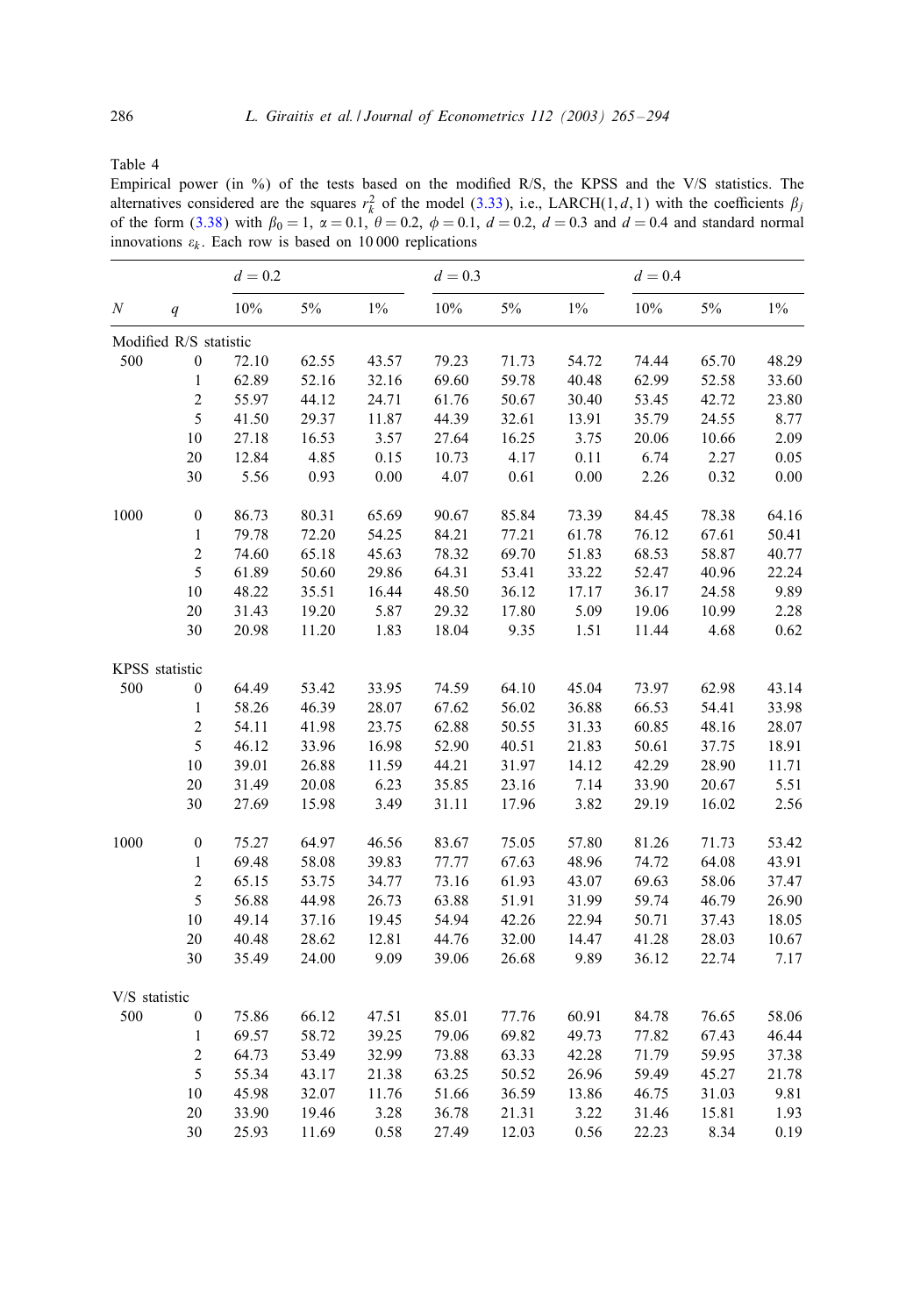Table 4 (*continued*)

|      |                  | $d = 0.2$                 |       |       | $d = 0.3$ |       |       | $d=0.4$ |       |       |
|------|------------------|---------------------------|-------|-------|-----------|-------|-------|---------|-------|-------|
| N    | q                | 10%                       | $5\%$ | $1\%$ | 10%       | $5\%$ | $1\%$ | 10%     | $5\%$ | $1\%$ |
| 1000 | $\Omega$         | 86.45                     | 79.60 | 64.03 | 92.96     | 87.83 | 74.90 | 90.98   | 84.69 | 70.43 |
|      | 1                | 81.43                     | 73.17 | 55.03 | 88.55     | 81.67 | 65.86 | 85.70   | 77.66 | 59.94 |
|      | 2                | 77.49                     | 68.28 | 48.78 | 84.55     | 76.86 | 58.71 | 81.19   | 71.56 | 51.68 |
|      | 5                | 69.37                     | 57.57 | 36.91 | 76.15     | 65.46 | 44.24 | 70.62   | 59.03 | 36.09 |
|      | 10               | 59.79                     | 47.25 | 25.75 | 66.23     | 52.88 | 30.35 | 59.97   | 45.87 | 21.77 |
|      | 20               | 48.15                     | 34.81 | 14.44 | 53.08     | 38.46 | 15.20 | 46.44   | 30.34 | 9.97  |
|      | 30               | 40.87                     | 26.85 | 8.27  | 44.26     | 28.71 | 8.15  | 37.49   | 21.29 | 4.58  |
|      |                  | Lobato–Robinson statistic |       |       |           |       |       |         |       |       |
| 500  | $m_{\text{opt}}$ | 76.45                     | 69.53 | 55.31 | 80.25     | 74.00 | 61.76 | 76.44   | 69.17 | 56.58 |
| 1000 | $m_{opt}$        | 94.74                     | 91.92 | 84.16 | 93.95     | 91.20 | 84.71 | 89.46   | 85.40 | 77.08 |

Interestingly, note from Table 4 that the power [of](#page-21-0) all these tests decreases for large  $d$ , i.e., when the sufficient condition  $(4.2)$  is not satisfied, meaning that the series is app[arent](#page-12-0)ly non-stationary or close to non-stationarity. This is in line with Vogelsang (1999), among others, who pointed out the behavior of the sample variance as a primary source of this non-monotonicity.

To simulate the series required to obtain Table 4 we used a pre-sample of 20000 observations which were recursively used for initiating the process. The fractional filter in (3.33) was truncated at the order 2000. Note that *Gaussian* linear fractionally integrated processes can be simulated exactly (without any truncation) by applying a form of a prediction error decomposition known also as the Dur[bin](#page-23-0)–Levinson algorithm, which [wa](#page-23-0)s used in simulation of the  $FARIMA(0, d, 0)$  series.

III. *Application to exchange rate data.* We illustrate the theory and simulations by applying the tests to the squared returns  $r_k^2$  of the exchange rate data. To make the results comparable with the simulations, we divide a series of four thousand daily returns on the Pound/Dollar exchange rate into four blocks of equal length as shown in Fig. 3. The corresponding *-values are displayed in Table 5. The evidence against* the null hypothesis in favor of long memory alternative is strong for all blocks except perhaps the second one. The  $P$ [-val](#page-20-0)ues, say, for the first block, are so small, that one is inclined to believe that the data exhibit some other forms of departure from the null than the alternative discussed in the present paper. This may be due to some form of non-stationarity, e.g. change in parameters of the conditional heteroskedasti[c](#page-29-0) [process,](#page-29-0) [or to p](#page-29-0)robability tails of the marginal d[ist](#page-23-0)ributions of the  $r_k^2$  which are heavier than those permitted by condition  $(4.2)$ . In fact, the series of squared returns share the main second moments feature of long memory processes: a hyperbolic rate of decay of the autocorrelation function (and a pole in the periodogram near the zero frequency). The local Whittle estimator of the long memory parameter developed by Robinson (1995) yields  $d = 0.3627$ . However, Fig. 3 shows that such series do not display local spurious trends which are common in linear FARIMA-type models with such degree of persistence.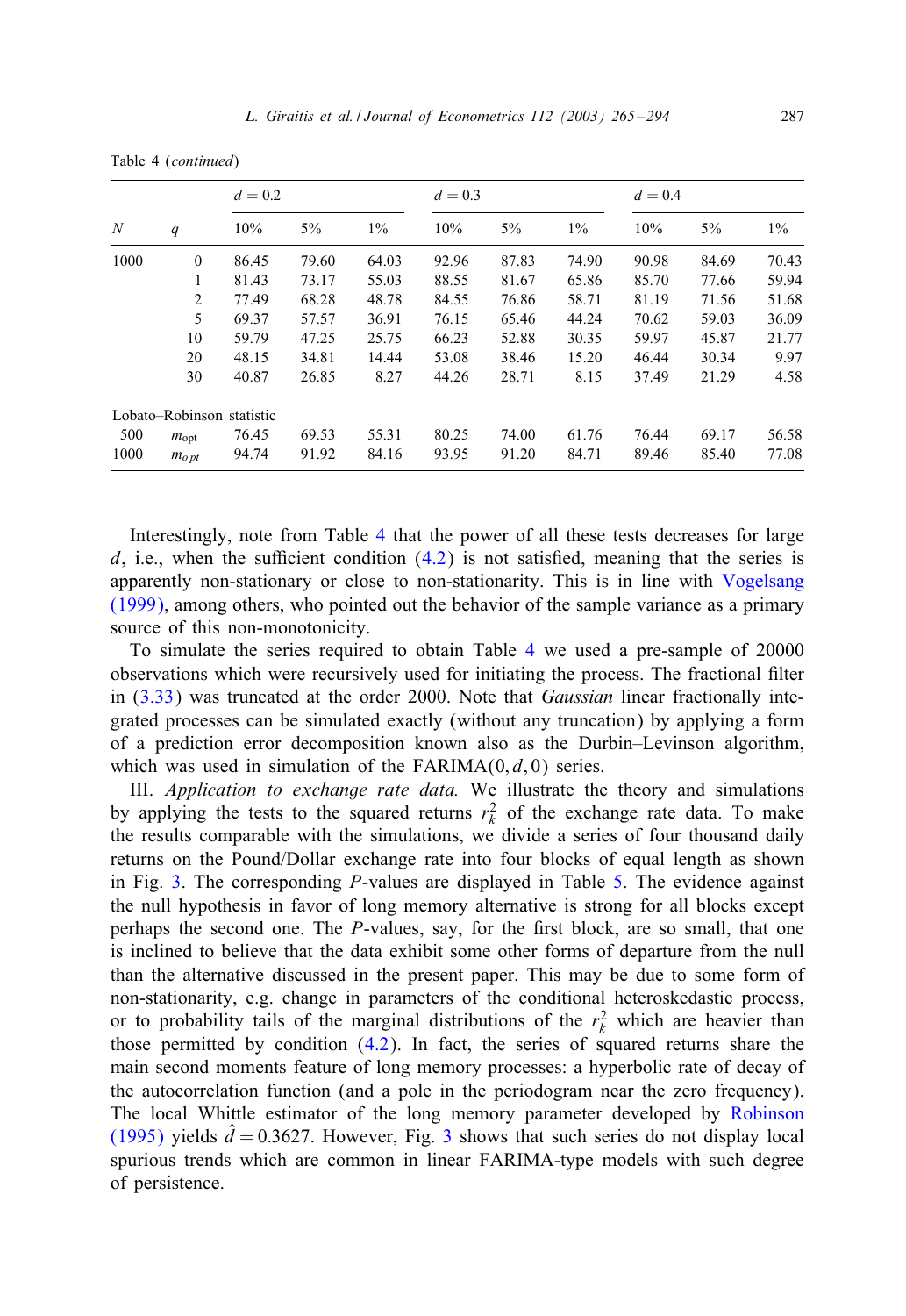

Fig. 3. Squares of returns on daily Pound/Dollar exchange rate. Four thousand observations ending 21 January 1997.

#### Table 5

P-values of the tests based on the modified R/S statistic, the KPSS statistic and the V/S statistics. For each value of q the four entries corresponding to a statistic give P-values for the four blocks shown in Fig. 3. For all blocks, except perhaps the second one, there is strong evidence against the null hypothesis

|          | Modified R/S | <b>KPSS</b> | V/S   |
|----------|--------------|-------------|-------|
| $q=2$    | 0.000        | 0.000       | 0.000 |
|          | 0.017        | 0.009       | 0.023 |
|          | 0.001        | 0.003       | 0.001 |
|          | 0.000        | 0.000       | 0.000 |
| $q=5$    | 0.001        | 0.000       | 0.000 |
|          | 0.074        | 0.024       | 0.067 |
|          | 0.015        | 0.014       | 0.008 |
|          | 0.001        | 0.000       | 0.001 |
| $q = 11$ | 0.017        | 0.002       | 0.001 |
|          | 0.148        | 0.042       | 0.117 |
|          | 0.055        | 0.032       | 0.024 |
|          | 0.015        | 0.000       | 0.009 |

It is seen again that the R/S test is more sensitive to the choice of  $q$  and for large  $q$  appears to have a large probability of type II error. This accords with the findings of Teverovsky et al.  $(1999a, b)$  who looked at probabilities of type II error for linear sequences like fractional ARIMA and fractional Brownian motion. Note also that unlike in Table 4 the P-values for the V/S test are in most cases larger than for the KPSS test. This suggests again that the departure from the null hypothesis in the considered example cannot be exclusively explained by the long memory LARCH model considered in this paper.

<span id="page-23-0"></span>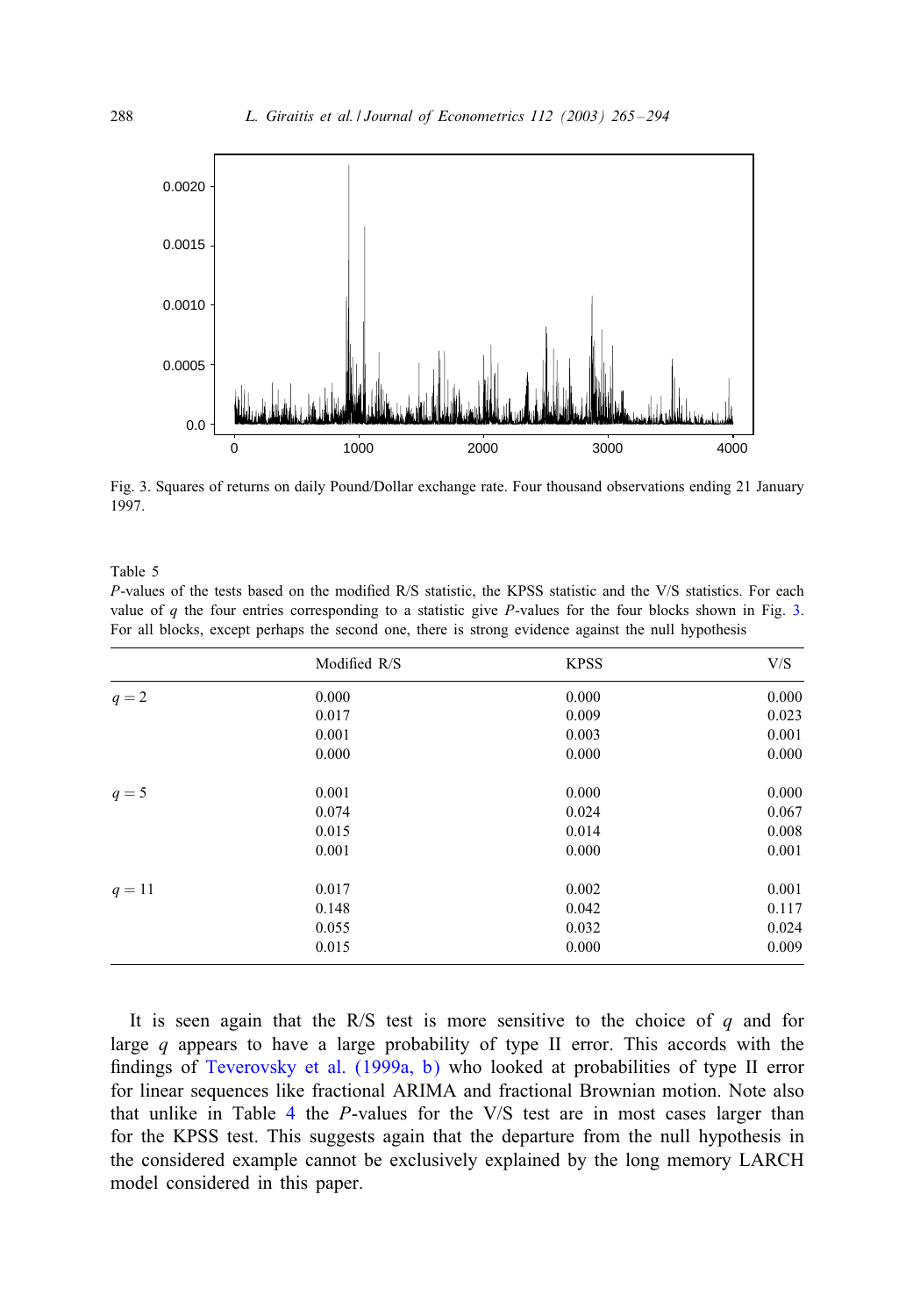#### <span id="page-24-0"></span>5. Final comments

The goal of our paper was to introduce the new V/S test and to develop the theory of long memory testing based on the V/S and related statistics (KPSS and R/S). The results were derived for *general* classes of stationary processes satisfying Assumptions S or L. Special classes of processes which satisfy these assumptions (linear sequences and linear ARCH) were considered. In particular, Assumption S on the 4th order cumulants is well adjusted to the linear and LARCH processes and naturally satisfied without any additional re[strictions besides the existence of](#page-27-0) corresponding 4th and 8th moments. Hence it may be expected that these tests are robust to the structure of the processes and applicable to a large class of sequences including mixing sequences. In special cases, the assumptions formulated in terms of cumulants might be easier to check than mixing assumptions, and assumptions of this type are widely used in time series analysis (see, e.g. Anderson, 1971; Brillinger, 1981). Even though mixing assumptions can be successfully used as well, it may be difficult to provide non-restrictive conditions for their validity in specific classes of processes. Note that to cover all possible memory scenarios we used the type of assumptions nesti[ng both long and short](#page-29-0) [memo](#page-29-0)[ry sequences. Mixing is well](#page-28-0) adjusted to the weak dependence but it might not be suitable to characterize the long range dependence.

Although in special cases of linear processes and even ARCH processes the Lagrange multiplier type test of Lobato and Robinson (1998) based on the semiparametric estimation of the long memory parameter performs very well (see Lobato and Robinson, 1998; Kirman and Teyssière, 2002), its theoretical and empirical properties, especially the automatic bandwidth selection, requires additional investigation and, we believe that in a broad class of the null and alternative hypotheses, without assuming any particular structure of observations except stationarity, the R/S, KPSS, V/S-type tests are most useful.

The problem of choosing an optimal value of  $q$  is not yet solved. In the semiparametric estimation (linear models), a similar problem is the choice of a bandwidth  $m$ . The selection of the optimal  $q$  requires further empirical and theoretical work, but even without knowing the optimal value of  $q$ [,](#page-20-0) [if](#page-20-0) such exists at all, it might be use[ful](#page-21-0) to apply several tests and consider a range of values of  $q$  taking into account the length of the series.

Finally, the assumptions implying existence of the stationary solution to LARCH equations require relatively small  $\beta_i$ . Since these assumptions are not necessary, the case of "violated" theoretical condition (4.2) considered in simulations (Table 4) is also of interest.

## Acknowledgements

We are grateful to Professor P. M. Robinson, the editor in charge, for constructive and helpful comments which lead to significant improvement of the paper. We also thank the referees.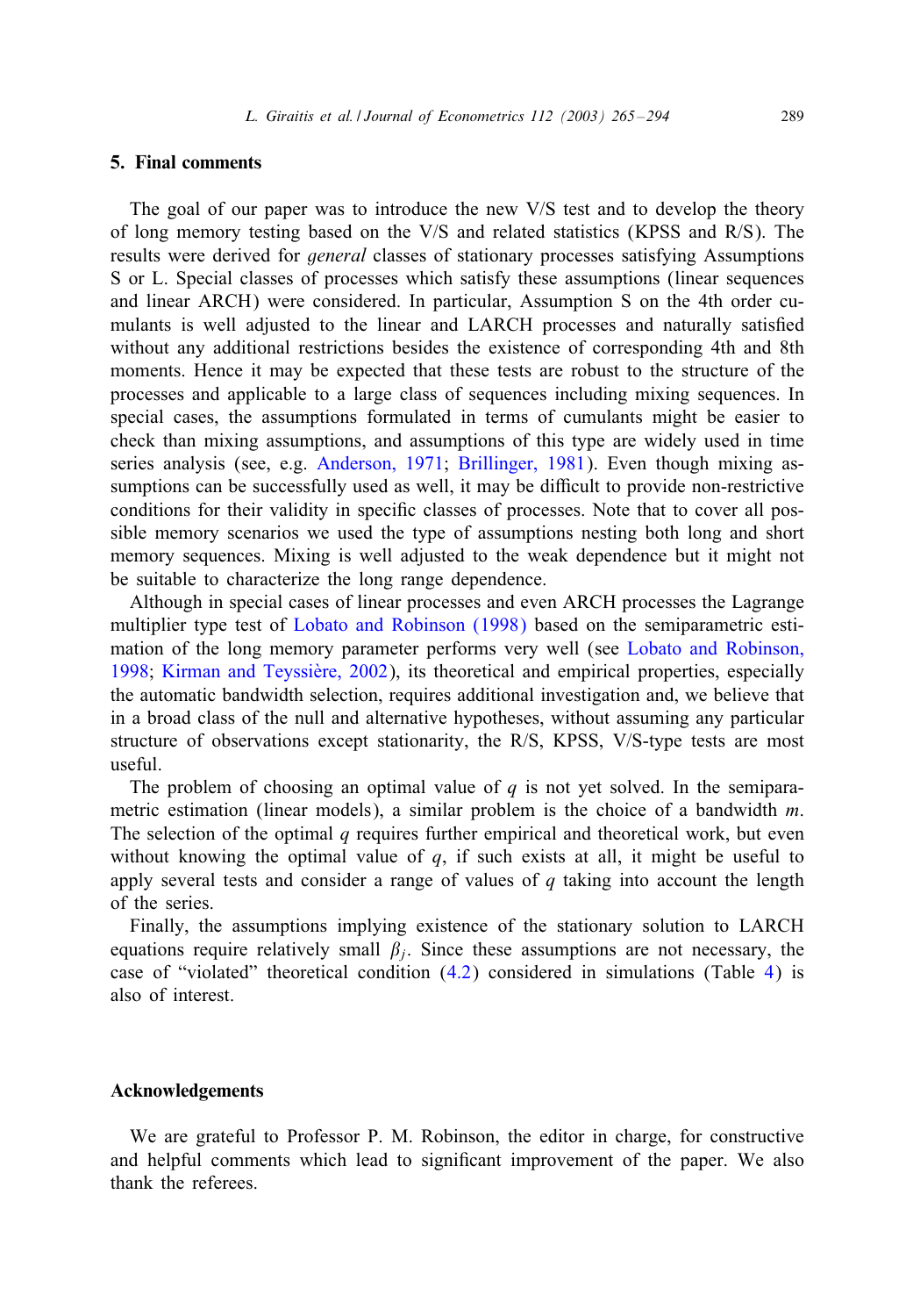## Appendix A.

Proof of Theorem 3.1. The proofs in cases (i) and (ii) follow the same lines. Recall the definition of the sample covariances  $\hat{\gamma}_j$  given in (2.3) and introduce the quantities

$$
\tilde{\gamma}_j = \frac{1}{N} \sum_{i=1}^{N-|j|} (X_i - \mu)(X_{i+|j|} - \mu), \quad |j| < N.
$$

Define also

$$
Z_{k,l}:=\sum_{i=k}^l(X_i-\mu).
$$

Then

$$
\hat{\gamma}_j - \tilde{\gamma}_j = \left(1 - \frac{|j|}{N}\right)(\bar{X}_N - \mu)^2 - N^{-1}(\bar{X}_N - \mu)(Z_{1,N-|j|} + Z_{|j|+1,N}) = : \delta_j.
$$

Write  $\hat{s}_{N,q}^2 = v_{N,1} + v_{N,2}$ , where

$$
v_{N,1} = \sum_{|j| \leq q} \left(1 - \frac{|j|}{q+1}\right) \tilde{\gamma}_j, \quad v_{N,2} = \sum_{|j| \leq q} \left(1 - \frac{|j|}{q+1}\right) \delta_j.
$$

In case (i) set  $d = 0$  and define  $\sigma_*^2 = \sigma^2$ ; in case (ii) define  $\sigma_*^2 = c_d^2$ . It remains to show that

$$
q^{-2d}v_{N,1} \stackrel{P}{\rightarrow} \sigma_x^2, \tag{A.1}
$$

and

$$
q^{-2d}v_{N,2} \stackrel{P}{\longrightarrow} 0. \tag{A.2}
$$

To obtain (A.2) notice that

$$
E|v_{N,2}| \leq \sum_{|j| \leq q} E|\delta_j|
$$
  
\n
$$
\leq \sum_{|j| \leq q} E(\bar{X}_N - \mu)^2 + N^{-1} (\operatorname{Var} \bar{X}_N)^{1/2}
$$
  
\n
$$
\sum_{|j| \leq q} ((EZ_{1,N-|j|}^2)^{1/2} + (EZ_{|j|+1,N}^2)^{1/2}).
$$
\n(A.3)

Since  $EZ_{k+1,l}^2 = \sum_{i,i'=k+1}^l \gamma_{i-i'} \leq C (l-k)^{1+2d}$  and  $Var \bar{X}_N = N^{-2}EZ_{1,N}^2 \leq C N^{-1+2d}$ we obtain that  $(A.3)$  does not exceed

$$
C\sum_{|j| \le q} [N^{-1+2d} + N^{-1}N^{-1/2+d}(N-|j|)^{1/2+d}] \le C(q/N)^{1-2d} q^{2d} = o(q^{2d}).
$$

To prove  $(A.1)$  note first that in case  $(i)$ 

$$
Ev_{N,1} = \sum_{|j| \le q} \left(1 - \frac{|j|}{q+1}\right) \left(1 - \frac{|j|}{N}\right) \gamma_j \to \sum_{j=-\infty}^{\infty} \gamma_j \equiv \sigma^2 \quad (N \to \infty)
$$

<span id="page-25-0"></span>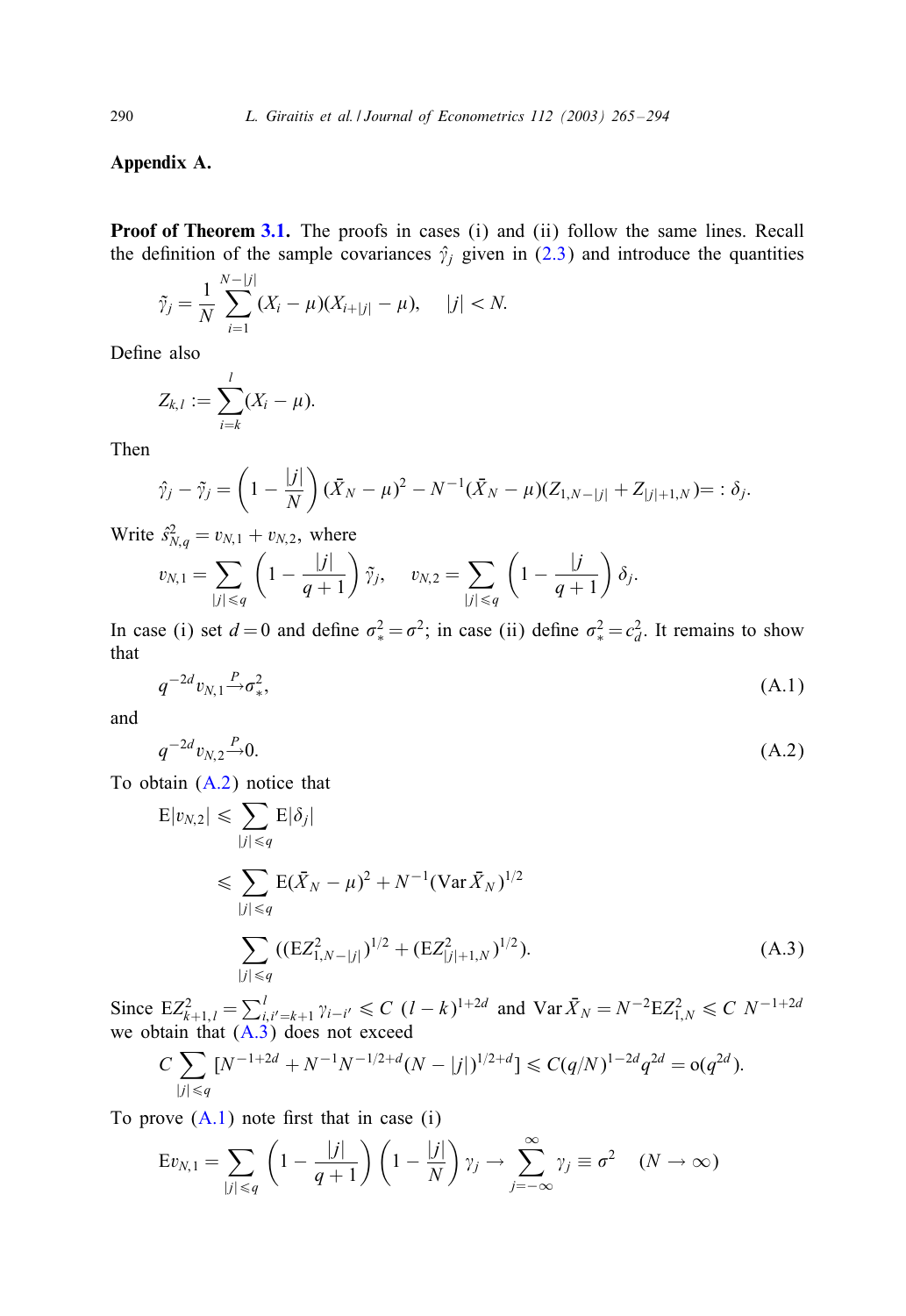by  $(3.1)$ . In case  $(ii)$ 

$$
\begin{aligned} \mathcal{E}v_{N,1} &= \sum_{|j| \le q} \left( 1 - \frac{|j|}{q+1} \right) \left( 1 - \frac{|j|}{N} \right) \gamma_j \sim \sum_{|j| \le q} \left( 1 - \frac{|j|}{q+1} \right) \gamma_j \\ &= (q+1)^{-1} \sum_{j,j'=1}^{q+1} \gamma_{j-j'} \sim q^{2d} C_d \int_0^1 \int_0^1 |x - y|^{2d-1} \, \mathrm{d}x \, \mathrm{d}y = c_d^2 q^{2d} .\end{aligned}
$$

Thus, (A.1) follows if we show that

$$
E(v_{N,1} - Ev_{N,1})^2 = o(q^{2d}).
$$

Clearly

$$
E(v_{N,1} - Ev_{N,1})^{2}
$$
\n
$$
= \sum_{|j|,|j'| \leq q} \left(1 - \frac{|j|}{q+1}\right) \left(1 - \frac{|j'|}{q+1}\right) Cov(\tilde{y}_{j}, \tilde{y}_{j'})
$$
\n
$$
\leq \sum_{|j|,|j'| \leq q} |Cov(\tilde{y}_{j}, \tilde{y}_{j'})|.
$$
\n(A.4)

Rewrite

$$
Cov(\tilde{\gamma}_j, \tilde{\gamma}_{j'}) = N^{-2} \sum_{i=1}^{N-|j|} \sum_{i'=1}^{N-|j'|} Cov((X_i - \mu)(X_{i+|j|} - \mu), (X_{i'} - \mu)(X_{i'+|j'|} - \mu)).
$$

Since

$$
Cov((X_i - \mu)(X_{i+|j|} - \mu), (X_{i'} - \mu)(X_{i'+|j'|} - \mu))
$$
  
=
$$
Cum(X_i, X_{i+|j|}, X_{i'}, X_{i'+|j'|}) + \gamma_{i-i'}\gamma_{i-i'+|j|-|j'|} + \gamma_{i-i'-|j'|}\gamma_{i-i'+|j|},
$$
 (A.5)

we obtain from  $(A.4)$  and  $(A.5)$ 

$$
E(v_{N,1} - Ev_{N,1})^{2}
$$
  
\n
$$
\leq N^{-2} \sum_{|j|,|j'| \leq q} \sum_{i=1}^{N} \sum_{i'=1}^{N} |Cum(X_{i}, X_{i+|j|}, X_{i'}, X_{i'+|j'|})|
$$
  
\n
$$
+ N^{-2} \sum_{|j|,|j'| \leq q} \sum_{i=1}^{N} \sum_{i'=1}^{N} (|\gamma_{i-i'}\gamma_{i-i'+|j|-|j'|}|
$$
  
\n
$$
+ |\gamma_{i-i'-|j'|}\gamma_{i-i'+|j|}|) = : i_{N,1} + i_{N,2}.
$$

By (3.1) in case (i) and by (3.5) in case (ii) it follows that  $\sum_{|i| \leq 2N} |\gamma_i| \leq CN^{2d}$ .<br>(Recall that in short memory case  $d = 0$ .) Therefore

$$
i_{N,2} \le 2N^{-2} \sum_{|j| \le q} \sum_{i=1}^N \sum_{|i'|,|j'| \le 2N} |\gamma_{i'}| |\gamma_{j'}| \le C(q/N)^{1-2d} q^{2d} = o(q^{2d}).
$$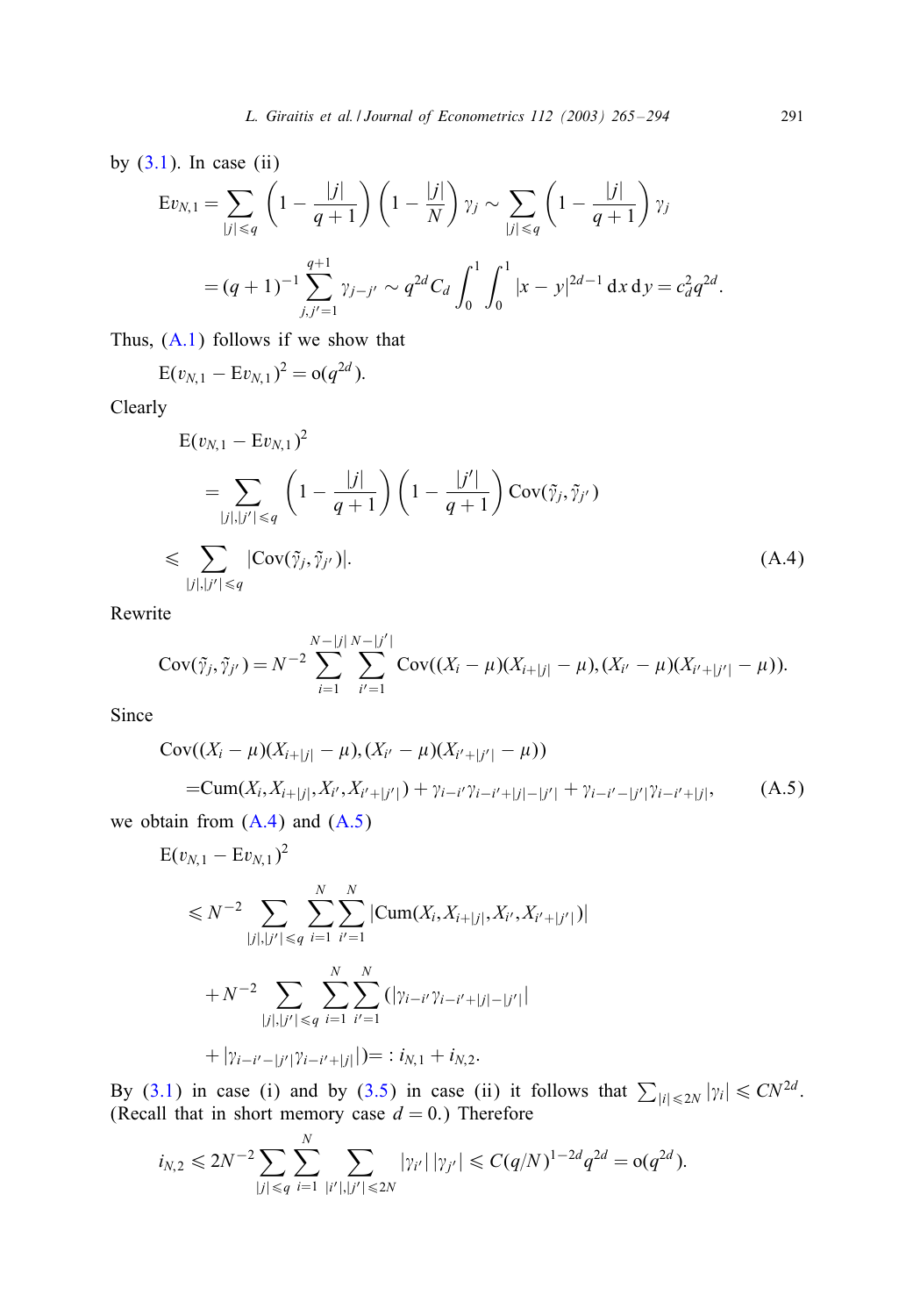For the term  $i_{N,1}$ , using the property of cumulants

$$
\text{Cum}(X_0,X_{|j|},X_{i'-i},X_{i'-i+|j'|})=\text{Cum}(X_0,X_{|j|},X_{i'-i},X_{i'-i+|j'|}),
$$

we get

$$
i_{N,1} = N^{-2} \sum_{|j| \le q} \sum_{i'=1}^{N} \left( \sum_{i=1}^{N} \sum_{|j'| \le q} |\text{Cum}(X_0, X_{|j|}, X_{i'-i}, X_{i'-i+|j'|})| \right)
$$
  

$$
\le N^{-1} \sum_{|j| \le q} \left( \sum_{i,j'=-2N}^{2N} |\text{Cum}(X_0, X_{|j|}, X_i, X_{j'})| \right)
$$
  

$$
\le C(q/N)^{1-2d} q^{2d} = o(q^{2d}), \qquad (A.6)
$$

by assumptions  $(3.3)$  and  $(3.7)$ .

We now tur[n to](#page-6-0) the proof of part (iii). Since  $\hat{s}_{N,q}^2$  is non-negative and  $q/N \to 0$ , it [is enough to ver](#page-28-0)ify that  $E \hat{s}_{N,q}^2 \leq C q^{2d}$ [. We](#page-25-0) have

$$
E\hat{s}_{N,q}^2 = \sum_{|j| \le q} \left(1 - \frac{|j|}{q+1}\right) E\hat{\gamma}_j \le \sum_{|j| \le q} |E\hat{\gamma}_j - \gamma_j| + \sum_{|j| \le q} |\gamma_j|.
$$

Using relation  $(3.5)$ , it is not difficult to verify that (see, for example, relation  $(8)$  in Hosking (1996) or proof of relation (A.2))

$$
|\mathcal{E}\hat{\gamma}_j - \gamma_j| \le CN^{2d-1},\tag{A.7}
$$

where  $C > 0$ . Thus, by  $(A.7)$  and  $(3.5)$ 

$$
E\hat{s}_{N,q}^2 \leq C_1 \sum_{|j| \leq q} N^{2d-1} + C_2 \sum_{|j| \leq q} j^{2d-1} \leq C_3 q^{2d},
$$

where we used the assumption  $0 < 2d < 1$ .  $\Box$ 

#### References

Anderson, T.W., 1971. The Statistical Analysis of Time Series. Wiley, New York.

Andrews, D.W.K., 1991. Heteroscedasticity and autocorrelation consistent covariance estimation. Econometrica 59, 817–858.

Baillie, R.T., Bollerslev, T., Mikkelsen, H.O., 1996. Fractionally integrated generalized autoregressive conditional heteroskedasticity. Journal of Econometrics 74, 3–30.

Billingsley, P., 1968. Convergence of Probability Measures. Wiley, New York.

- Breidt, F.J., Crato, N., de Lima, P., 1998. On the detection and estimation of long memory in stochastic volatility. Journal of Econometrics 83, 325–348.
- Brillinger, D.R., 1981. Time Series: Data Analysis and Theory. Holt, Rinehart and Winston, New York.
- Campbell, J.Y., Lo, A.W., MacKinlay, A.C., 1997. The Econometrics of Financial Markets. Princeton University Press, Princeton.
- Cheung, Y.W., 1993a. Long memory in foreign-exchange rates. Journal of Business and Economic Statistics 11, 93–101.
- Cheung, Y.W., 1993b. Tests for fractional integration: A Monte Carlo investigation. Journal of Time Series Analysis 14, 331–345.

<span id="page-27-0"></span>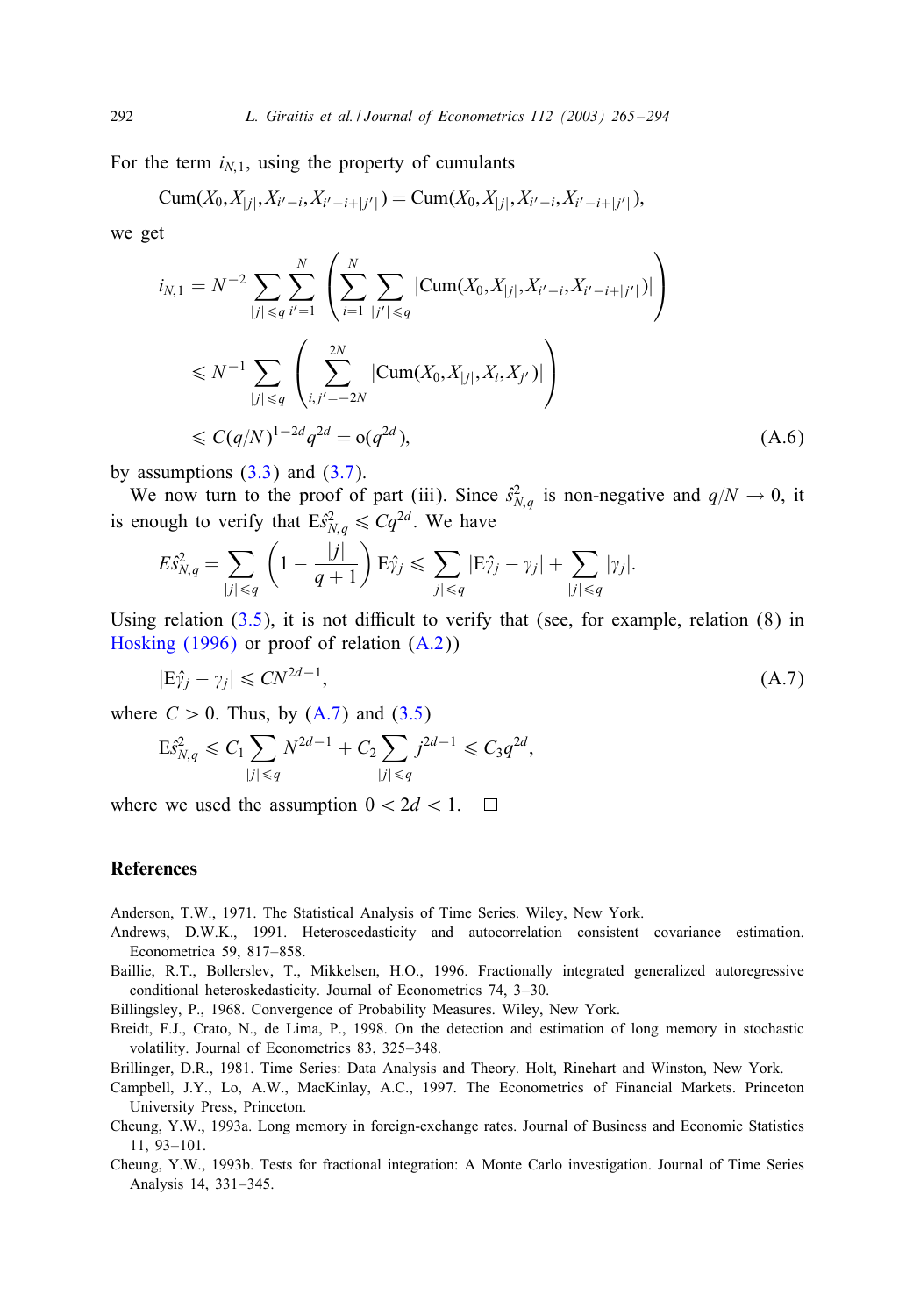- <span id="page-28-0"></span>Cheung, Y.W., Lai, K.S., 1993. Do gold market returns have long memory? The Financial Review 28, 181–202.
- Crato, N., de Lima, P.J.F., 1994. Long-range dependence in the conditional variance of stock returns. Economics Letters 45, 281–285.
- Davidson, J., 2002. Establishing conditions for the functional central limit theorem in nonlinear and semiparametric time series processes. Journal of Econometrics 106, 243–269.
- Davidson, J., de Jong, R., 2000. Consistency of kernel estimators of heteroscedastic and autocorrelated covariance matrices. Econometrica 68, 407–423.
- Davidson, R., MacKinnon, J.G., 1998. Graphical methods for investigating the size and power of hypothesis tests. The Manchester School 66, 1–26.
- Davydov, Y.A., 1970. The invariance principle for stationary processes. Theory of Probability and its Applications 15, 487–498.
- Ding, Z., Granger, C.W.J., 1996. Modeling volatility persistence of speculative returns: a new approach. Journal of Econometrics 73, 185–215.
- Durbin, J., 1973. Distribution Theory for Tests Based on the Sample Distribution Function. Society for Industrial and Applied Mathematics, Philadelphia.
- Feller, W., 1951. The asymptotic distribution of the range of sums of independent random variables. Annals of Mathematical Statistics 22, 427–432.
- Geweke, J., Porter-Hudak, S., 1983. The estimation and application of long memory time models. Journal of Time Series Analysis 4, 221–238.
- Giraitis, L., Kokoszka, P., Leipus, R., 2000a. Stationary ARCH models: dependence structure and central limit theorem. Econometric Theory 16, 3–22.
- Giraitis, L., Kokoszka, P., Leipus, R., Teyssière, G., 2000b. Semiparametric estimation of the intensity of long memory in conditional heteroskedasticity. Statistical Inference for Stochastic Processes 3, 113–128.
- Giraitis, L., Robinson, P., Surgailis, D., 2000c. A model for long memory conditional heteroskedasticity. Annals of Applied Probability 10, 1002–1024.
- Giraitis, L., Kokoszka, P., Leipus, R., 2001. Testing for long memory in the presence of a general trend. Journal of Applied Probability 38, 1033–1054.
- Goetzmann, W.N., 1993. Patterns in three centuries of stock market prices. Journal of Business 66, 249–270.
- Gourieroux, C., Monfort, A., 1997. Time Series and Dynamic Models. Cambridge University Press, Cambridge.
- Hauser, M.A., 1997. Semiparametric and nonparametric testing for long memory: a Monte Carlo study. Empirical Economics 22, 247–271.
- Hosking, J.R.M., 1996. Asymptotic distributions of the sample mean, autocovariances, and autocorrelations of long-memory time series. Journal of Econometrics 73, 261–284.
- Hurst, H., 1951. Long term storage capacity of reservoirs. Transactions of the American Society of Civil Engineers 116, 770–799.
- Kiefer, J., 1959. K-sample analogues of the Kolmogorov–Smirnov and Cramér-v. Mises tests. Annals of Mathematical Statistics 30, 420–447.
- Kirman, A., Teyssière, G., 2002. Microeconomic models for long-memory in the volatility of financial time series. Studies in Nonlinear Dynamics and Econometrics 5, 281–302.
- Kuiper, N.H., 1960. Tests concerning random points on a circle. Proceedings of the Koninklijke Nederlandse Akademie Van Wettenschappen, Series A 63, 38–47.
- Kwiatkowski, D., Phillips, P.C.B., Schmidt, P., Shin, Y., 1992. Testing the null hypothesis of stationarity against the alternative of a unit root: how sure are we that economic time series have a unit root? Journal of Econometrics 54, 159–178.
- Lee, H.S., Amsler, C., 1997. Consistency of the KPSS unit root test against fractionally integrated alternative. Economics Letters 55, 151–160.
- Lee, D., Schmidt, P., 1996. On the power of the KPSS test of stationarity against fractionally-integrated alternatives. Journal of Econometrics 73, 285–302.
- Liu, Y.A., Pan, M.S., Hsueh, L.P., 1993. A modified R/S analysis of long-term dependence in currency futures prices. Journal of International Financial Markets, Institutions and Money 3, 97–113.
- Lo, A., 1991. Long-term memory in stock market prices. Econometrica 59, 1279–1313.